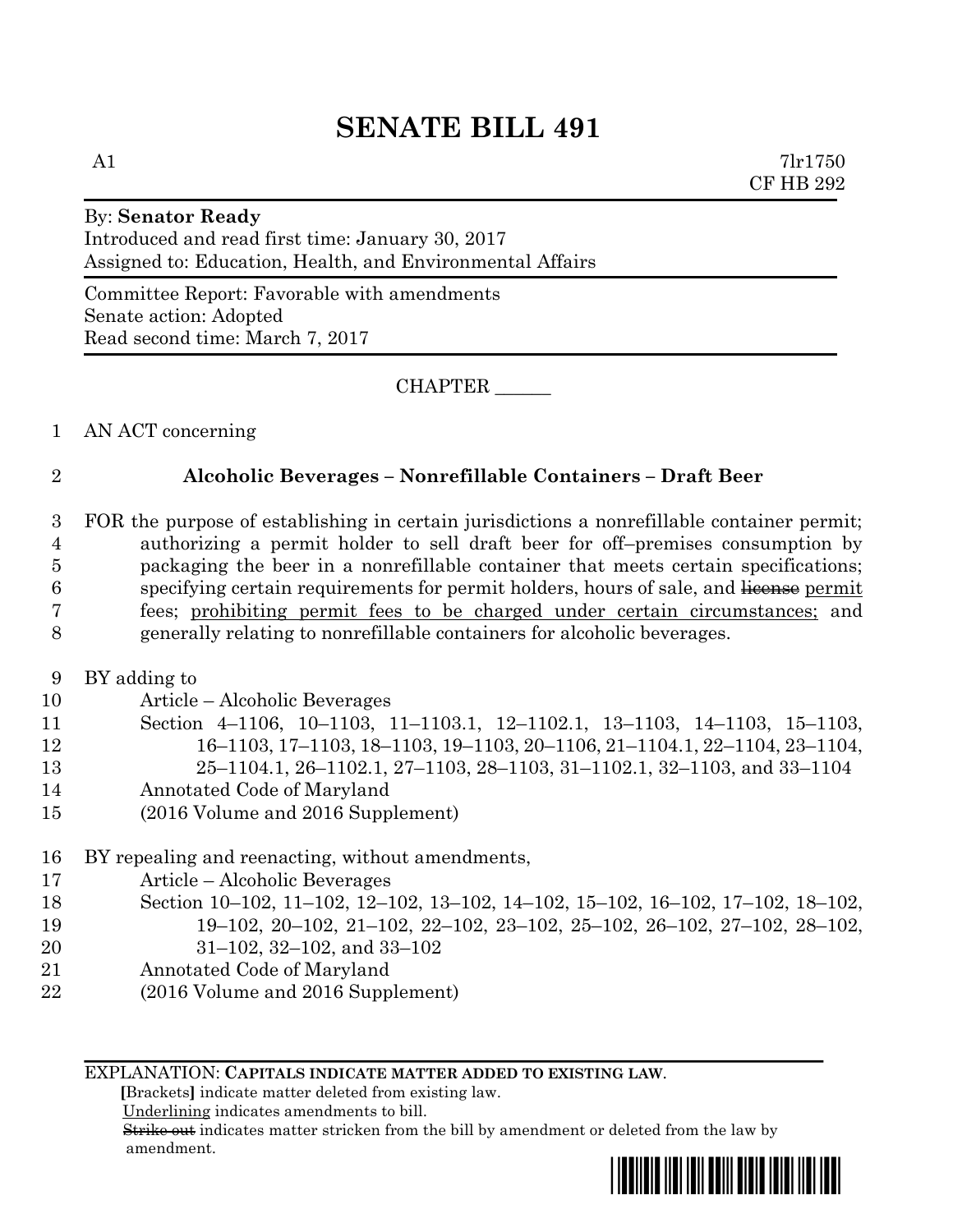| <b>SENATE BILL 491</b> |
|------------------------|
|                        |

| 1              | BY repealing and reenacting, with amendments,                                   |
|----------------|---------------------------------------------------------------------------------|
| $\sqrt{2}$     | Article – Alcoholic Beverages                                                   |
| 3              | Section 10-1101, 11-1101, 12-1101, 13-1101, 14-1101, 15-1101, 16-1101, 17-1101, |
| 4              | 18-1101, 19-1101, 20-1101, 21-1101, 22-1101, 23-1101, 25-1101, 26-1101,         |
| $\overline{5}$ | 27-1101, 28-1101, 31-1101, 32-1101, and 33-1101                                 |
| 6              | Annotated Code of Maryland                                                      |
| 7              | (2016 Volume and 2016 Supplement)                                               |
| 8              | SECTION 1. BE IT ENACTED BY THE GENERAL ASSEMBLY OF MARYLAND,                   |
| 9              | That the Laws of Maryland read as follows:                                      |
| 10             | <b>Article – Alcoholic Beverages</b>                                            |
| 11             | $4 - 1106.$                                                                     |
| 12             | (A)<br>THERE IS A NONREFILLABLE CONTAINER PERMIT.                               |
|                |                                                                                 |
| 13             | A NONREFILLABLE CONTAINER PERMIT AUTHORIZES THE PERMIT<br>(B)                   |
| 14             | HOLDER TO SELL DRAFT BEER FOR OFF-PREMISES CONSUMPTION BY PACKAGING             |
| 15             | THE BEER IN A NONREFILLABLE CONTAINER THAT MEETS THE STANDARDS SET OUT          |
| 16             | IN SUBSECTION (D) OF THIS SECTION.                                              |
| 17             | (C)<br>THE TERM OF A NONREFILLABLE CONTAINER PERMIT IS THE<br>(1)               |
| 18             | SAME AS THAT OF THE UNDERLYING LICENSE.                                         |
| 19             | (2)<br>THE HOURS OF SALE FOR A NONREFILLABLE CONTAINER PERMIT                   |
| 20             | ARE THE SAME AS THOSE FOR THE UNDERLYING LICENSE.                               |
| 21             | (3)<br>AN APPLICANT WHO HOLDS AN UNDERLYING LICENSE WITHOUT                     |
| 22             | AN OFF-SALE PRIVILEGE SHALL MEET THE SAME ADVERTISING, POSTING OF               |
| 23             | NOTICE, AND PUBLIC HEARING REQUIREMENTS AS THOSE FOR THE UNDERLYING             |
| 24             | LICENSE.                                                                        |
| 25             | (1)<br>TO BE USED AS A NONREFILLABLE CONTAINER FOR DRAFT BEER<br>(D)            |
| 26             | UNDER THE AUTHORITY OF A NONREFILLABLE CONTAINER PERMIT, A CONTAINER            |
| 27             | <b>SHALL:</b>                                                                   |
|                |                                                                                 |
| 28             | (I)<br>BE CONSTRUCTED OUT OF ALUMINUM;                                          |
| 29             | (II)<br><b>BE SEALABLE;</b>                                                     |
| 30             | (III) HAVE A CAPACITY OF 32 OUNCES;                                             |
| 31             | (IV)<br>BE BRANDED WITH THE IDENTIFYING MARKS OF THE                            |
| 32             | SELLER OF THE CONTAINER; AND                                                    |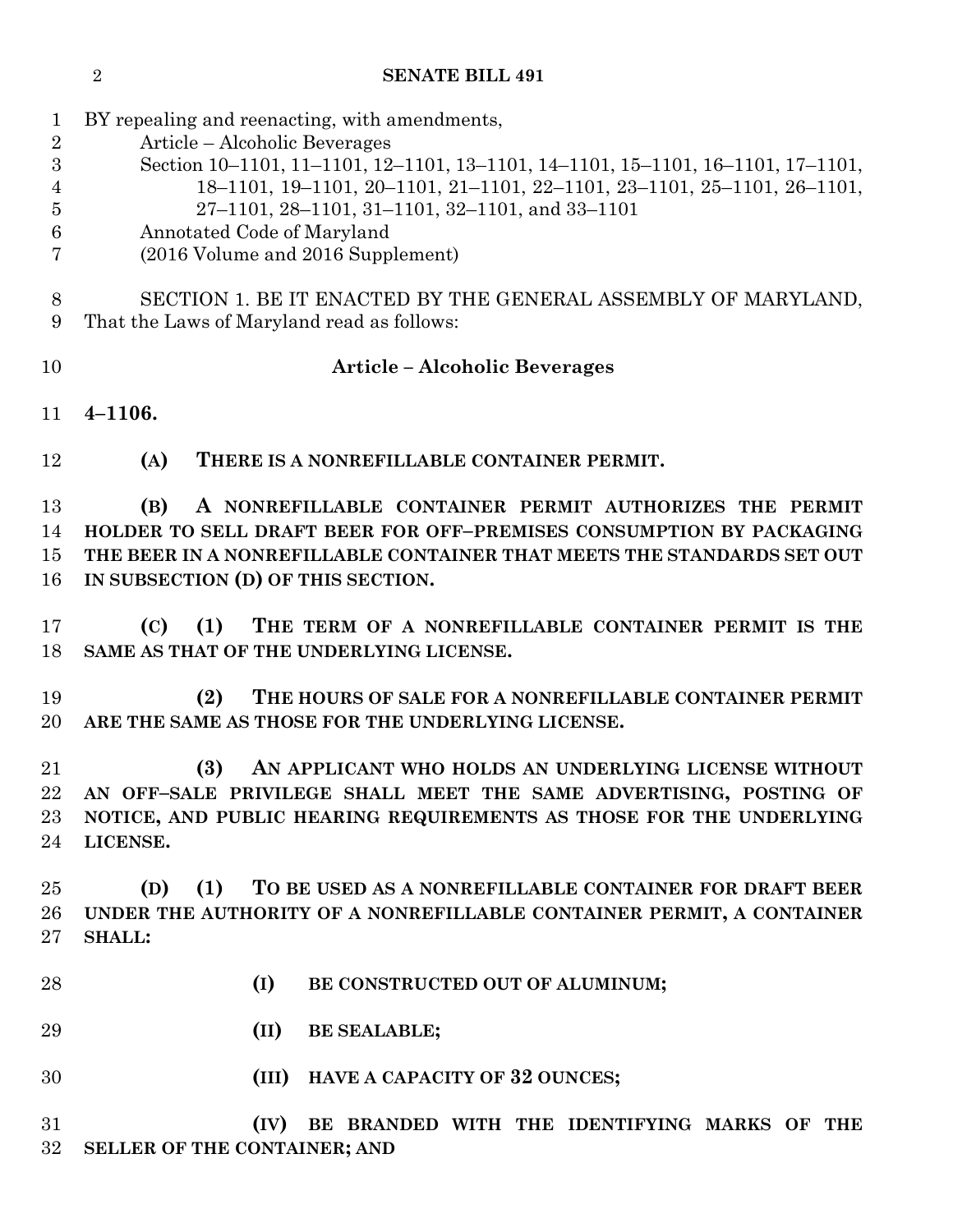# **(V) BEAR THE FEDERAL HEALTH WARNING STATEMENT REQUIRED FOR CONTAINERS OF ALCOHOLIC BEVERAGES UNDER 27 C.F.R. 16.21.** 10–102. This title applies only in the City of Annapolis. 10–1101. (a) The following sections of Title 4, Subtitle 11 ("Additional License Privileges") of Division I of this article apply in the City without exception or variation: (1) § 4–1102 ("Corkage — Consuming wine not purchased from license holder on licensed premises"); and (2) § 4–1103 ("Removal of partially consumed bottle of wine from licensed premises"). (b) Section 4–1105 ("Refillable container permit — Wine") of Division I of this article does not apply in the City. (c) **THE FOLLOWING SECTIONS OF TITLE 4, SUBTITLE 11 ("ADDITIONAL LICENSE PRIVILEGES") OF DIVISION I OF THIS ARTICLE APPLY IN THE CITY: (1) [**Section**] §** 4–1104 ("Refillable container permit — Draft beer") **[**of Division I of this article applies in the City**]**, subject to § 10–1102 of this subtitle**; AND (2) § 4–1106 ("NONREFILLABLE CONTAINER PERMIT –– DRAFT BEER"), SUBJECT TO § 10–1103 OF THIS SUBTITLE**. **10–1103. (A) THE BOARD MAY ISSUE A NONREFILLABLE CONTAINER PERMIT FOR DRAFT BEER TO A HOLDER OF A CLASS A LICENSE, CLASS B LICENSE, CLASS D LICENSE, OR CLASS E LICENSE. (B) AN APPLICANT FOR THE PERMIT SHALL COMPLETE THE FORM THAT THE BOARD PROVIDES. (C) THE HOURS OF SALE FOR A NONREFILLABLE CONTAINER PERMIT: (1) BEGIN AT THE SAME TIME AS THOSE FOR THE UNDERLYING LICENSE; AND**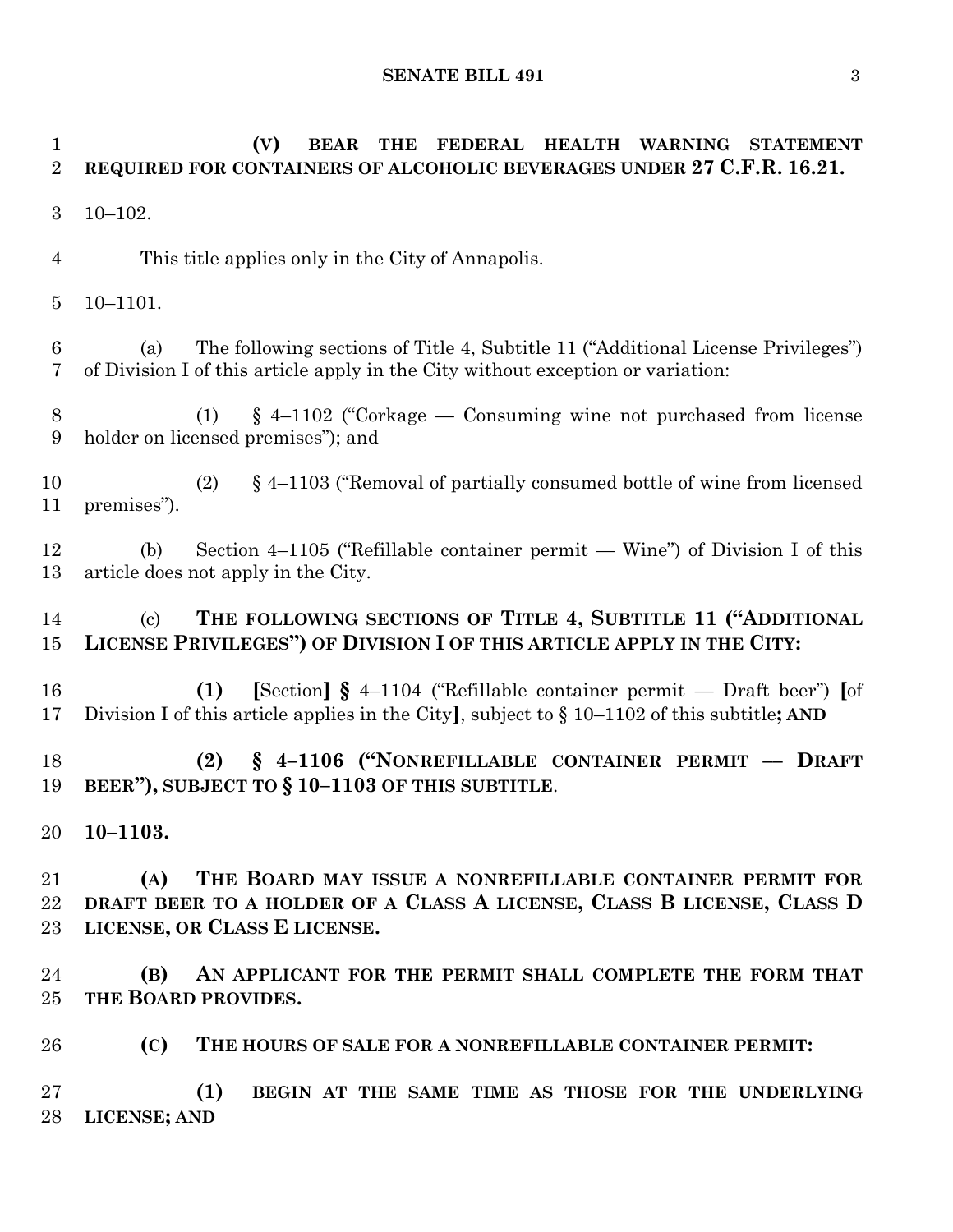|                     | $\overline{4}$<br><b>SENATE BILL 491</b>                                                                                                                                          |
|---------------------|-----------------------------------------------------------------------------------------------------------------------------------------------------------------------------------|
| $\mathbf{1}$        | (2)<br>END AT MIDNIGHT.                                                                                                                                                           |
| $\overline{2}$      | (D)<br>THE BOARD SHALL ADOPT REGULATIONS TO CARRY OUT THIS SECTION.                                                                                                               |
| 3<br>4              | (E)<br>(1)<br><b>THE EXCEPT AS PROVIDED IN PARAGRAPH</b><br>$(2)$ OF<br><b>THIS</b><br>SUBSECTION, THE ANNUAL PERMIT FEES ARE:                                                    |
| $\overline{5}$<br>6 | (I)<br>\$50 FOR AN APPLICANT WHOSE LICENSE HAS AN OFF-SALE<br>$\bigoplus$<br>PRIVILEGE; AND                                                                                       |
| 7<br>8              | \$500 FOR AN APPLICANT WHOSE LICENSE DOES NOT HAVE<br>$\left( \frac{9}{2} \right)$<br>(II)<br>AN OFF-SALE PRIVILEGE.                                                              |
| 9<br>10             | (2)<br>AN APPLICANT WHO HAS A REFILLABLE CONTAINER PERMIT MAY<br>NOT BE CHARGED A FEE FOR A NONREFILLABLE CONTAINER PERMIT.                                                       |
| 11                  | $11 - 102.$                                                                                                                                                                       |
| 12                  | This title applies only in Anne Arundel County.                                                                                                                                   |
| 13                  | $11 - 1101.$                                                                                                                                                                      |
| 14<br>15            | The following sections of Title 4, Subtitle 11 ("Additional License Privileges")<br>(a)<br>of Division I of this article apply in the county without exception or variation:      |
| 16<br>17            | $\S$ 4–1102 ("Corkage — Consuming wine not purchased from license<br>(1)<br>holder on licensed premises"); and                                                                    |
| 18<br>19            | (2) § 4-1103 ("Removal of partially consumed bottle of wine from licensed<br>premises").                                                                                          |
| 20<br>21            | Section 4–1105 ("Refillable container permit — Wine") of Division I of this<br>(b)<br>article does not apply in the county.                                                       |
| 22<br>$23\,$        | THE FOLLOWING SECTIONS OF TITLE 4, SUBTITLE 11 ("ADDITIONAL<br>$\left( \mathrm{c}\right)$<br>LICENSE PRIVILEGES") OF DIVISION I OF THIS ARTICLE APPLY IN THE COUNTY:              |
| 24<br>25            | [Section] $\S$ 4–1104 ("Refillable container permit — Draft beer") [of<br>(1)<br>Division I of this article applies in the county], subject to $\S 11-1103$ of this subtitle; AND |
| 26<br>$27\,$        | (2) § 4-1106 ("NONREFILLABLE CONTAINER PERMIT - DRAFT<br>BEER"), SUBJECT TO § 11-1103.1 OF THIS SUBTITLE.                                                                         |
| 28                  | $11 - 1103.1.$                                                                                                                                                                    |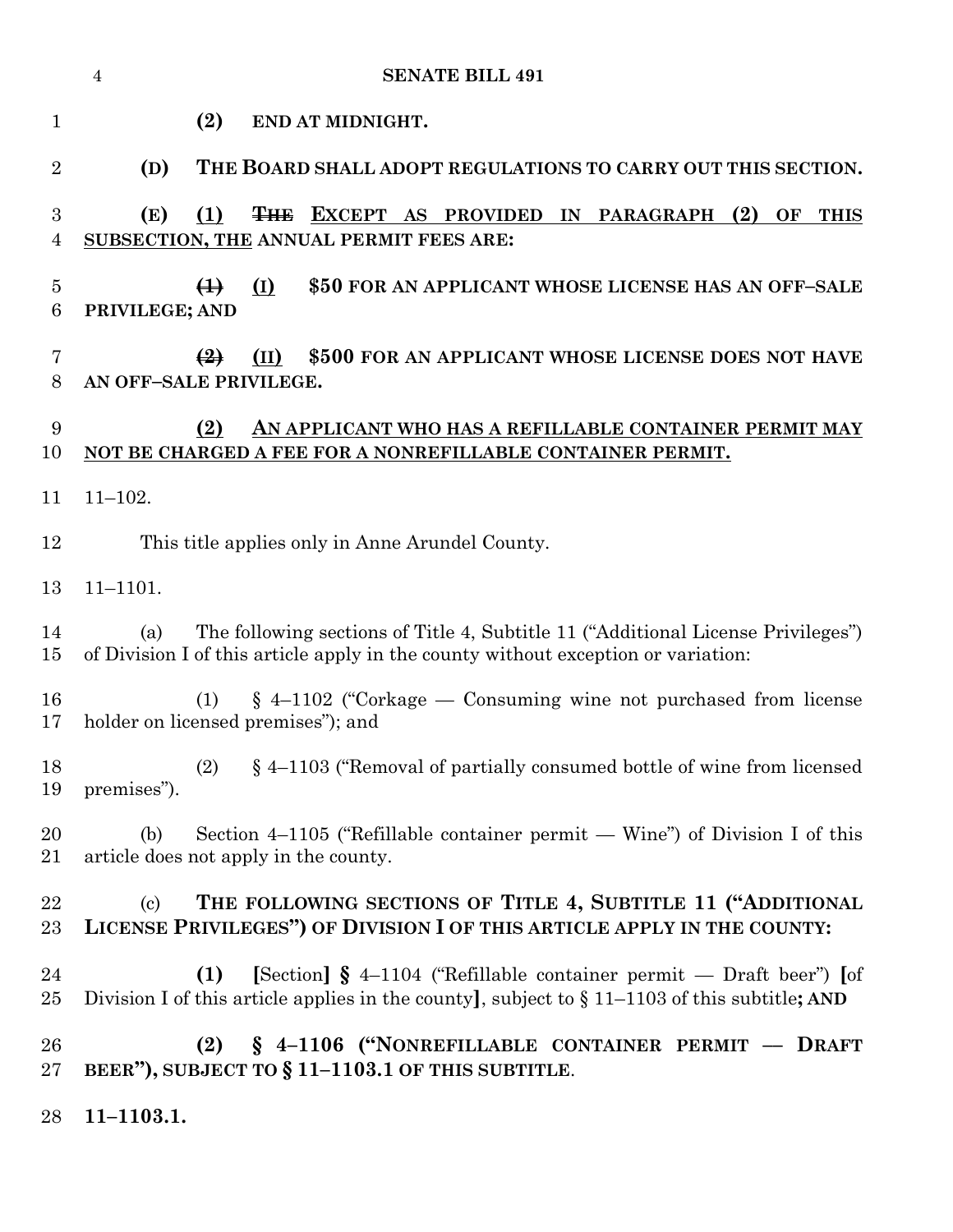**(A) THE BOARD MAY ISSUE A NONREFILLABLE CONTAINER PERMIT FOR DRAFT BEER TO A HOLDER OF A CLASS A LICENSE, A CLASS B LICENSE, OR A CLASS D LICENSE.**

 **(B) AN APPLICANT FOR THE PERMIT SHALL COMPLETE THE FORM THAT THE BOARD PROVIDES.**

**(C) THE HOURS OF SALE FOR THE PERMIT:**

 **(1) BEGIN AT THE SAME TIME AS THOSE FOR THE UNDERLYING LICENSE; AND**

**(2) END AT MIDNIGHT.**

**(D) THE BOARD SHALL ADOPT REGULATIONS TO CARRY OUT THIS SECTION.**

 **(E) (1) THE EXCEPT AS PROVIDED IN PARAGRAPH (2) OF THIS SUBSECTION, THE ANNUAL PERMIT FEES ARE:**

 **(1) (I) \$50 FOR AN APPLICANT WHOSE LICENSE HAS AN OFF–SALE PRIVILEGE; AND**

 **(2) (II) \$500 FOR AN APPLICANT WHOSE LICENSE DOES NOT HAVE AN OFF–SALE PRIVILEGE.**

#### **(2) AN APPLICANT WHO HAS A REFILLABLE CONTAINER PERMIT MAY NOT BE CHARGED A FEE FOR A NONREFILLABLE CONTAINER PERMIT.**

12–102.

This title applies only in Baltimore City.

12–1101.

 (a) The following sections of Title 4, Subtitle 11 ("Additional License Privileges") of Division I of this article apply in the City without exception or variation:

 (1) § 4–1102 ("Corkage — Consuming wine not purchased from license holder on licensed premises"); and

 (2) § 4–1103 ("Removal of partially consumed bottle of wine from licensed premises").

 (b) Section 4–1105 ("Refillable container permit — Wine") of Division I of this article does not apply in the City.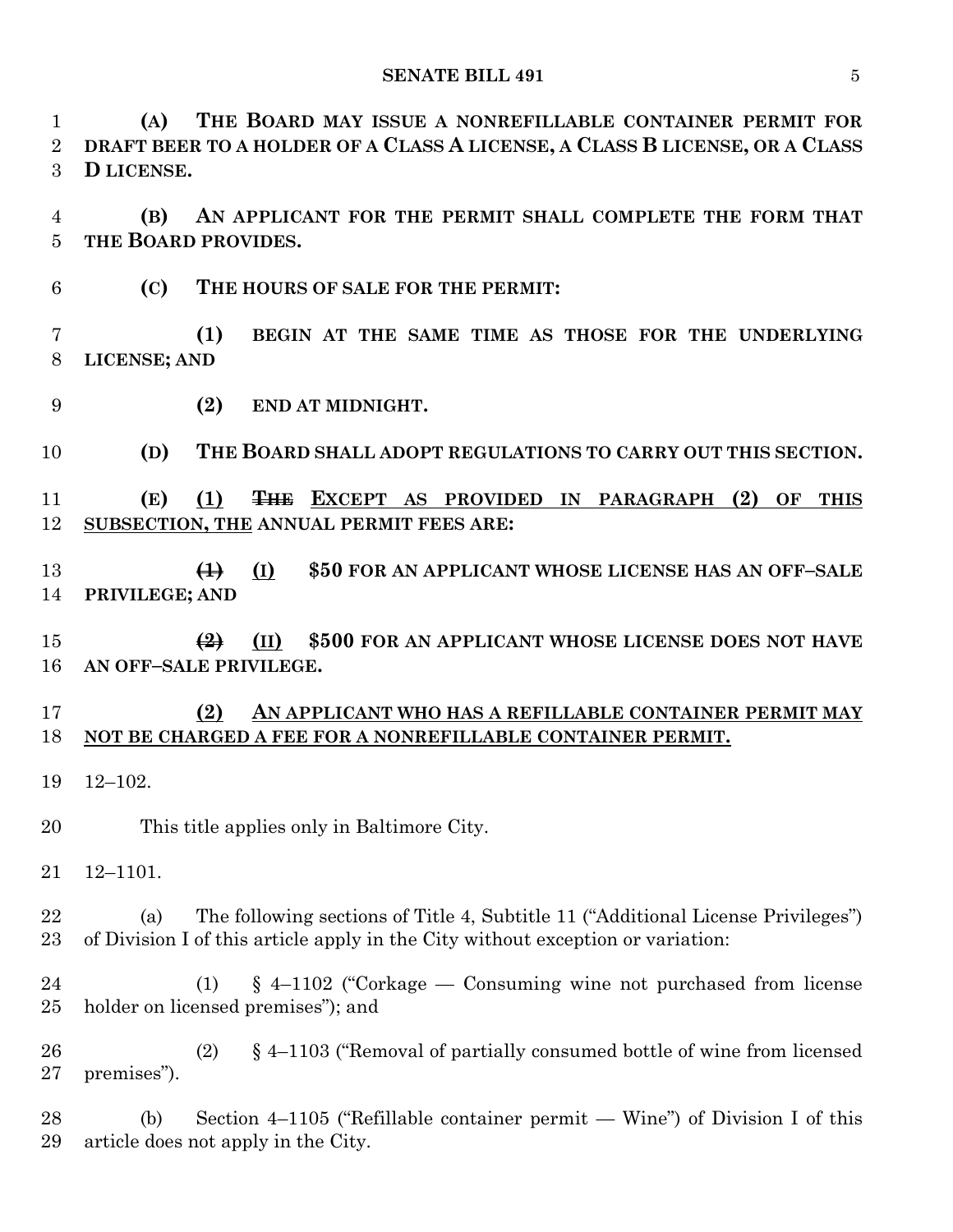(c) **THE FOLLOWING SECTIONS OF TITLE 4, SUBTITLE 11 ("ADDITIONAL LICENSE PRIVILEGES") OF DIVISION I OF THIS ARTICLE APPLY IN THE CITY:**

 **(1) [**Section**] §** 4–1104 ("Refillable container permit — Draft beer") **[**of Division I of this article applies in the City**]**, subject to § 12–1102 of this subtitle**; AND**

 **(2) § 4–1106 ("NONREFILLABLE CONTAINER PERMIT — DRAFT BEER"), SUBJECT TO § 12–1102.1 OF THIS SUBTITLE**.

**12–1102.1.**

 **(A) THE BOARD MAY ISSUE A NONREFILLABLE CONTAINER PERMIT FOR DRAFT BEER TO A HOLDER OF ANY CLASS OF LICENSE EXCEPT A CLASS C LICENSE OR A CLASS M–G LICENSE.**

 **(B) AN APPLICANT FOR THE PERMIT SHALL COMPLETE THE FORM THAT THE BOARD PROVIDES.**

**(C) THE HOURS OF SALE FOR THE PERMIT:**

 **(1) BEGIN AT THE SAME TIME AS THOSE FOR THE UNDERLYING LICENSE; AND**

**(2) END AT MIDNIGHT.**

 **(D) RECEIPTS COLLECTED UNDER THE PERMIT ARE TO BE INCLUDED IN THE CALCULATION OF AVERAGE DAILY RECEIPTS FROM THE SALE OF ALCOHOLIC BEVERAGES UNDER § 12–104 OF THIS TITLE.**

**(E) THE BOARD SHALL ADOPT REGULATIONS TO CARRY OUT THIS SECTION.**

 **(F) (1) THE EXCEPT AS PROVIDED IN PARAGRAPH (2) OF THIS SUBSECTION, THE ANNUAL PERMIT FEES ARE:**

 **(1) (I) \$50 FOR AN APPLICANT WHOSE LICENSE HAS AN OFF–SALE PRIVILEGE; AND**

 **(2) (II) \$500 FOR AN APPLICANT WHOSE LICENSE DOES NOT HAVE AN OFF–SALE PRIVILEGE.**

 **(2) AN APPLICANT WHO HAS A REFILLABLE CONTAINER PERMIT MAY NOT BE CHARGED A FEE FOR A NONREFILLABLE CONTAINER PERMIT.**

13–102.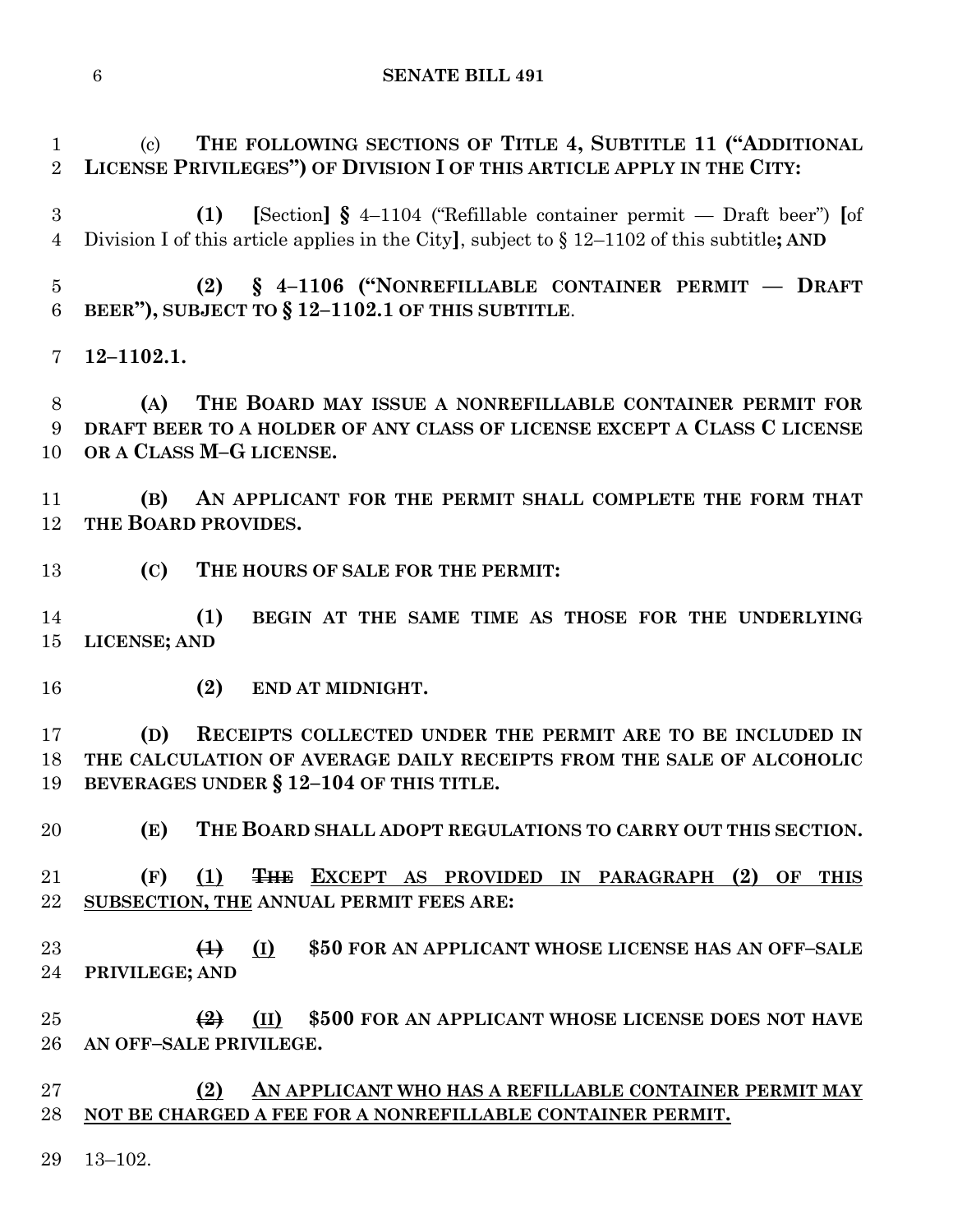This title applies only in Baltimore County. 13–1101. (a) The following provisions of Title 4, Subtitle 11 ("Additional License Privileges") of Division I of this article apply in the county without exception or variation: (1) § 4–1102 ("Corkage — Consuming wine not purchased from license holder on licensed premises"); and (2) § 4–1103 ("Removal of partially consumed bottle of wine from licensed premises"). (b) Section 4–1105 ("Refillable container permit — Wine") of Division I of this article does not apply in the county. (c) **THE FOLLOWING SECTIONS OF TITLE 4, SUBTITLE 11 ("ADDITIONAL LICENSE PRIVILEGES") OF DIVISION I OF THIS ARTICLE APPLY IN THE COUNTY: (1) [**Section**] §** 4–1104 ("Refillable container permit — Draft beer") **[**of Division I of this article applies in the county**]**, subject to § 13–1102 of this subtitle**; AND (2) § 4–1106 ("NONREFILLABLE CONTAINER PERMIT –– DRAFT BEER"), SUBJECT TO § 13–1103 OF THIS SUBTITLE**. **13–1103. (A) THE BOARD MAY ISSUE A NONREFILLABLE CONTAINER PERMIT FOR DRAFT BEER TO A HOLDER OF A CLASS A LICENSE, A CLASS B LICENSE, OR A CLASS D LICENSE. (B) AN APPLICANT FOR THE PERMIT SHALL COMPLETE THE FORM THAT THE BOARD PROVIDES. (C) THE HOURS OF SALE FOR THE PERMIT: (1) BEGIN AT THE SAME TIME AS THOSE FOR THE UNDERLYING LICENSE; AND (2) END AT MIDNIGHT. (D) THE BOARD SHALL ADOPT REGULATIONS TO CARRY OUT THIS SECTION.**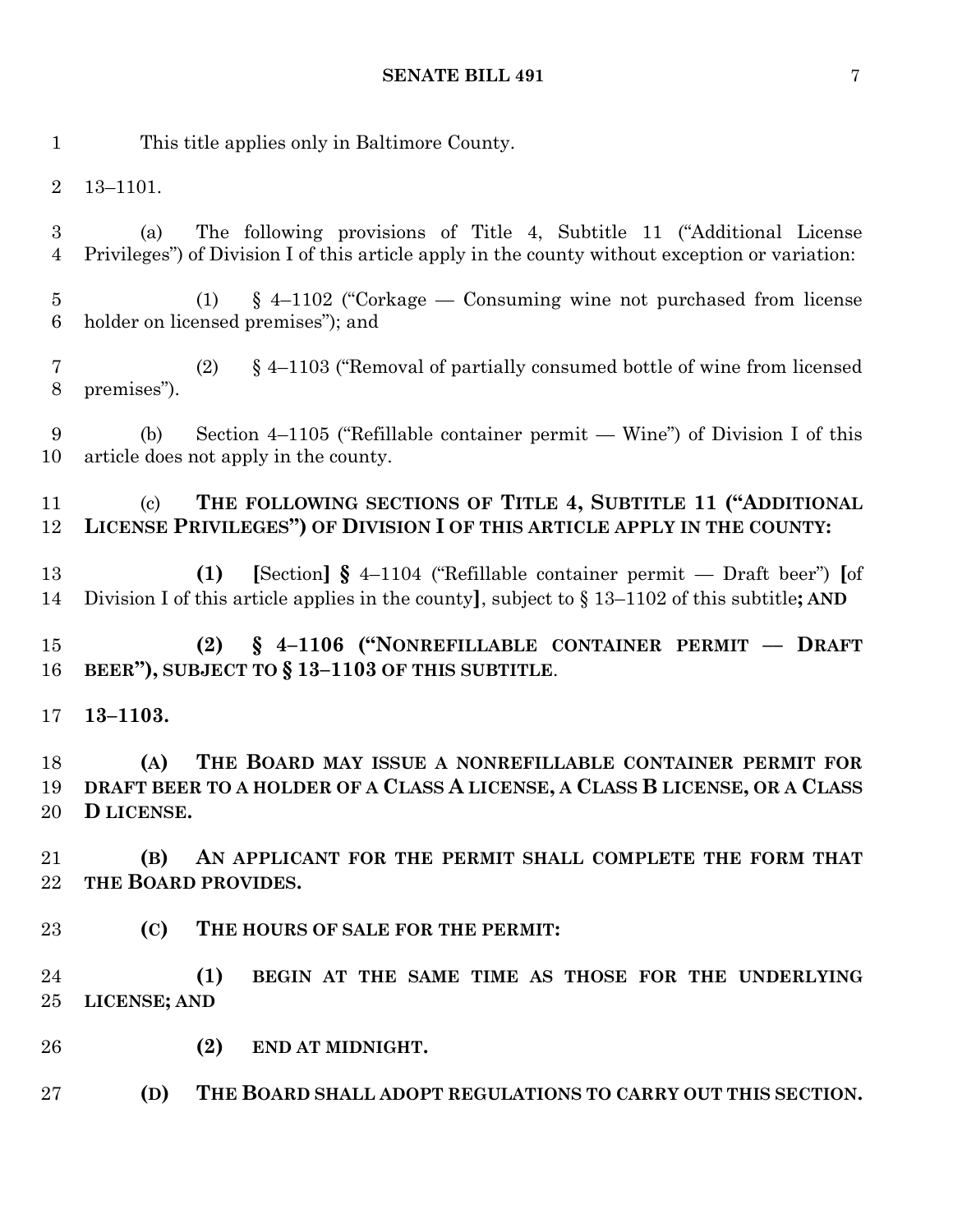|                               | $8\,$<br><b>SENATE BILL 491</b>                                                                                                                                                   |
|-------------------------------|-----------------------------------------------------------------------------------------------------------------------------------------------------------------------------------|
| $\mathbf 1$<br>$\overline{2}$ | (E)<br>THE EXCEPT AS PROVIDED IN PARAGRAPH<br>(1)<br>(2)<br>OF<br><b>THIS</b><br>SUBSECTION, THE BOARD MAY CHARGE ANNUAL PERMIT FEES OF NOT MORE THAN:                            |
| $\boldsymbol{3}$<br>4         | $(\underline{I})$<br>\$50 FOR AN APPLICANT WHOSE LICENSE HAS AN OFF-SALE<br>$\bigoplus$<br>PRIVILEGE; AND                                                                         |
| $\overline{5}$<br>6           | \$500 FOR AN APPLICANT WHOSE LICENSE DOES NOT HAVE<br>$\left( \frac{9}{2} \right)$<br>(II)<br>AN OFF-SALE PRIVILEGE.                                                              |
| 7<br>8                        | (2)<br>AN APPLICANT WHO HAS A REFILLABLE CONTAINER PERMIT MAY<br>NOT BE CHARGED A FEE FOR A NONREFILLABLE CONTAINER PERMIT.                                                       |
| 9                             | $14 - 102.$                                                                                                                                                                       |
| 10                            | This title applies only in Calvert County.                                                                                                                                        |
| 11                            | $14 - 1101.$                                                                                                                                                                      |
| 12<br>13                      | The following sections of Title 4, Subtitle 11 ("Additional License Privileges")<br>(a)<br>of Division I of this article apply in the county without exception or variation:      |
| 14<br>15                      | $\S$ 4–1102 ("Corkage — Consuming wine not purchased from license<br>(1)<br>holder on licensed premises"); and                                                                    |
| 16<br>17                      | $\S$ 4–1103 ("Removal of partially consumed bottle of wine from licensed<br>(2)<br>premises").                                                                                    |
| 18<br>19                      | Section 4–1105 ("Refillable container permit — Wine") of Division I of this<br>(b)<br>article does not apply in the county.                                                       |
| 20<br>$21\,$                  | THE FOLLOWING SECTIONS OF TITLE 4, SUBTITLE 11 ("ADDITIONAL<br>$\left( \mathrm{c}\right)$<br>LICENSE PRIVILEGES") OF DIVISION I OF THIS ARTICLE APPLY IN THE COUNTY:              |
| 22<br>$23\,$                  | [Section] $\S$ 4-1104 ("Refillable container permit — Draft beer") [of<br>(1)<br>Division I of this article applies in the county], subject to $\S 14-1102$ of this subtitle; AND |
| 24<br>25                      | $\S$ 4-1106 ("NONREFILLABLE CONTAINER PERMIT – DRAFT<br>(2)<br>BEER"), SUBJECT TO § 14-1103 OF THIS SUBTITLE.                                                                     |
| 26                            | $14 - 1103.$                                                                                                                                                                      |
| $27\,$<br>28<br>29            | THE BOARD MAY ISSUE A NONREFILLABLE CONTAINER PERMIT FOR<br>(A)<br>DRAFT BEER TO A HOLDER OF A CLASS A LICENSE, A CLASS B LICENSE, OR A CLASS<br>D LICENSE.                       |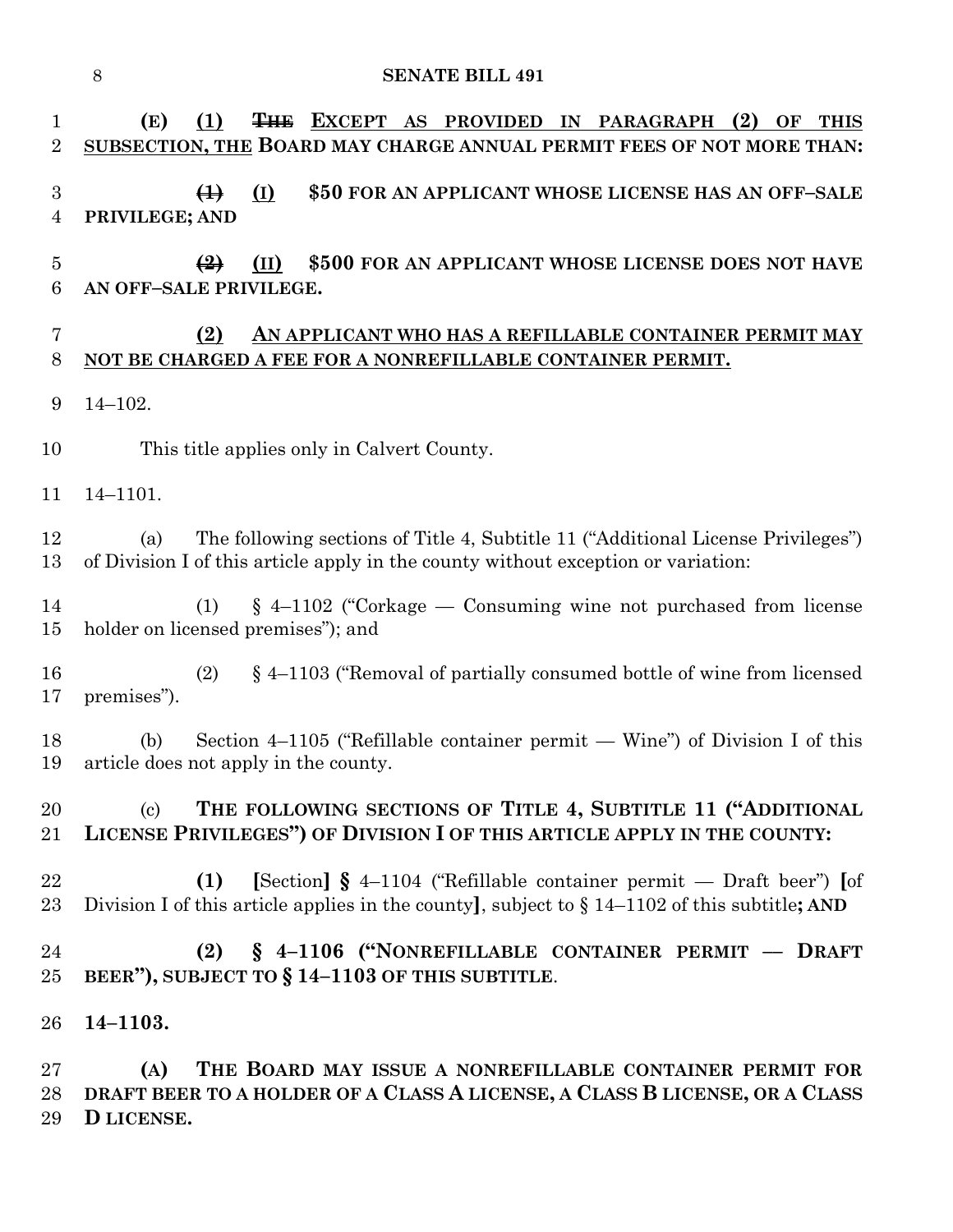**(B) AN APPLICANT FOR THE PERMIT SHALL COMPLETE THE FORM THAT THE BOARD PROVIDES.**

- **(C) THE HOURS OF SALE FOR THE PERMIT:**
- **(1) BEGIN AT THE SAME TIME AS THOSE FOR THE UNDERLYING LICENSE; AND**
- **(2) END AT MIDNIGHT.**
- **(D) THE BOARD SHALL ADOPT REGULATIONS TO CARRY OUT THIS SECTION.**
- **(E) (1) THE EXCEPT AS PROVIDED IN PARAGRAPH (2) OF THIS SUBSECTION, THE ANNUAL PERMIT FEES ARE:**
- **(1) (I) \$50 FOR AN APPLICANT WHOSE LICENSE HAS AN OFF–SALE PRIVILEGE; AND**
- **(2) (II) \$500 FOR AN APPLICANT WHOSE LICENSE DOES NOT HAVE AN OFF–SALE PRIVILEGE.**

#### **(2) AN APPLICANT WHO HAS A REFILLABLE CONTAINER PERMIT MAY NOT BE CHARGED A FEE FOR A NONREFILLABLE CONTAINER PERMIT.**

- 15–102.
- This title applies only in Caroline County.
- 15–1101.
- (a) The following sections of Title 4, Subtitle 11 ("Additional License Privileges") of Division I of this article apply in the county without exception or variation:
- (1) § 4–1102 ("Corkage Consuming wine not purchased from license holder on licensed premises"); and
- (2) § 4–1103 ("Removal of partially consumed bottle of wine from licensed premises").
- (b) Section 4–1105 ("Refillable container permit Wine") of Title 4, Subtitle 11 ("Additional License Privileges") of Division I of this article does not apply in the county.

#### (c) **THE FOLLOWING SECTIONS OF TITLE 4, SUBTITLE 11 ("ADDITIONAL LICENSE PRIVILEGES") OF DIVISION I OF THIS ARTICLE APPLY IN THE COUNTY:**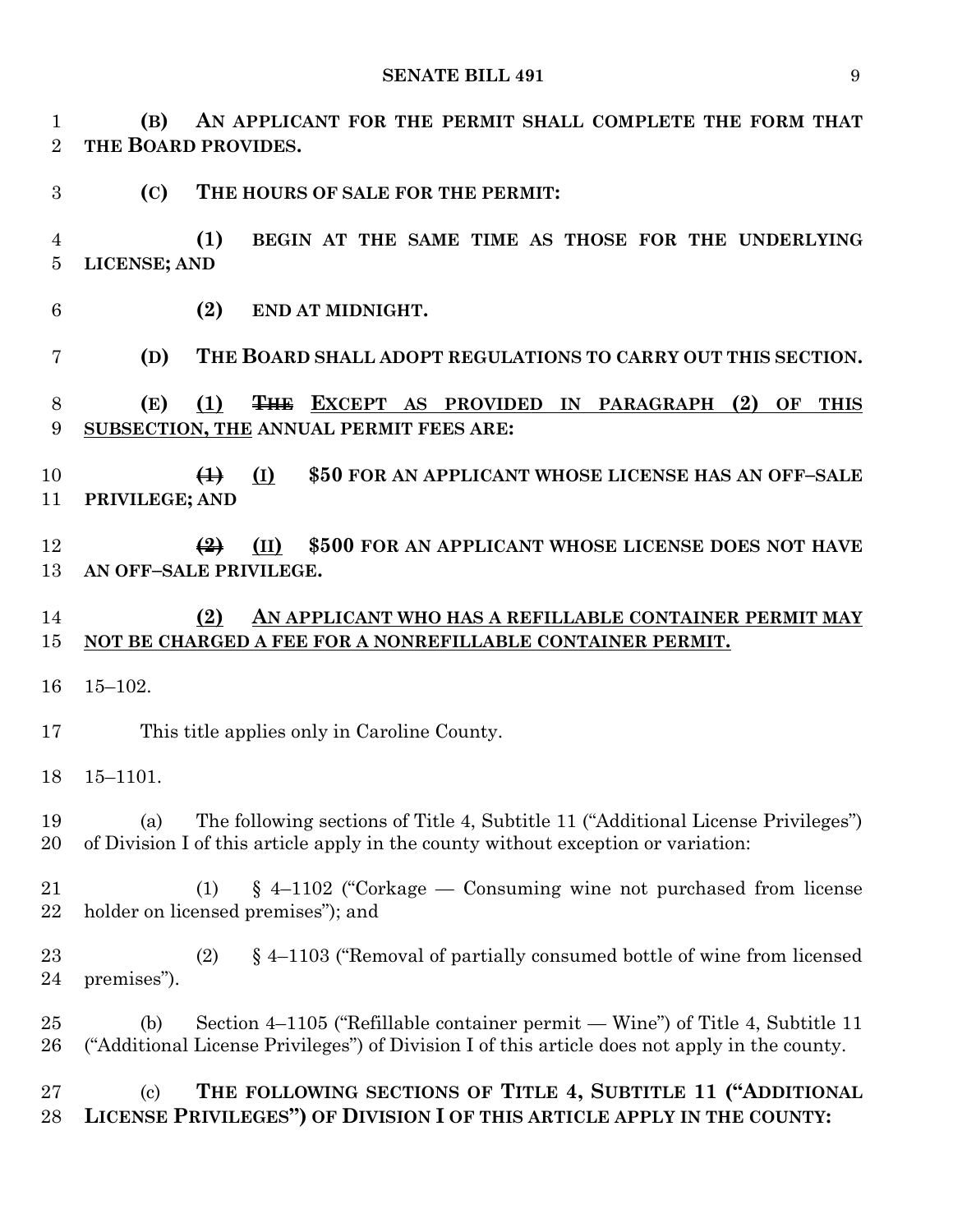|                                    | 10                        | <b>SENATE BILL 491</b>                                                                                                                                                            |
|------------------------------------|---------------------------|-----------------------------------------------------------------------------------------------------------------------------------------------------------------------------------|
| $\mathbf 1$<br>$\overline{2}$      |                           | (1)<br>[Section] $\S$ 4–1104 ("Refillable container permit — Draft beer") [of<br>Division I of this article applies in the county], subject to $\S 15-1102$ of this subtitle; AND |
| $\boldsymbol{3}$<br>$\overline{4}$ |                           | § 4-1106 ("NONREFILLABLE CONTAINER PERMIT - DRAFT<br>(2)<br>BEER"), SUBJECT TO § 15-1103 OF THIS SUBTITLE.                                                                        |
| $\overline{5}$                     | $15 - 1103.$              |                                                                                                                                                                                   |
| 6<br>7                             | (A)                       | THE BOARD MAY ISSUE A NONREFILLABLE CONTAINER PERMIT FOR<br>DRAFT BEER TO A HOLDER OF A CLASS B OR CLASS H LICENSE.                                                               |
| 8                                  | (B)                       | THE HOURS OF SALE FOR THE PERMIT:                                                                                                                                                 |
| 9                                  |                           | (1)<br>BEGIN AT THE SAME TIME FOR THE UNDERLYING LICENSE; AND                                                                                                                     |
| 10                                 |                           | (2)<br>END AT MIDNIGHT.                                                                                                                                                           |
| 11<br>12                           | (C)                       | (1)<br>THE EXCEPT AS PROVIDED IN PARAGRAPH (2) OF THIS<br>SUBSECTION, THE ANNUAL PERMIT FEE IS \$500.                                                                             |
| 13<br>14                           |                           | (2)<br>AN APPLICANT WHO HAS A REFILLABLE CONTAINER PERMIT MAY<br>NOT BE CHARGED A FEE FOR A NONREFILLABLE CONTAINER PERMIT.                                                       |
| 15                                 | $16 - 102.$               |                                                                                                                                                                                   |
| 16                                 |                           | This title applies only in Carroll County.                                                                                                                                        |
| 17                                 | $16 - 1101.$              |                                                                                                                                                                                   |
| 18<br>19                           | (a)                       | The following sections of Title 4, Subtitle 11 ("Additional License Privileges")<br>of Division I of this article apply in the county without exception or variation:             |
| 20<br>21                           |                           | $§$ 4-1102 ("Corkage — Consuming wine not purchased from license<br>(1)<br>holder on licensed premises"); and                                                                     |
| 22<br>23                           | premises").               | $\S$ 4–1103 ("Removal of partially consumed bottle of wine from licensed<br>(2)                                                                                                   |
| 24<br>$25\,$                       | (b)                       | Section 4–1105 ("Refillable container permit — Wine") of Division I of this<br>article does not apply in the county.                                                              |
| 26<br>$27\,$                       | $\left( \text{c} \right)$ | THE FOLLOWING SECTIONS OF TITLE 4, SUBTITLE 11 ("ADDITIONAL<br>LICENSE PRIVILEGES") OF DIVISION I OF THIS ARTICLE APPLY IN THE COUNTY:                                            |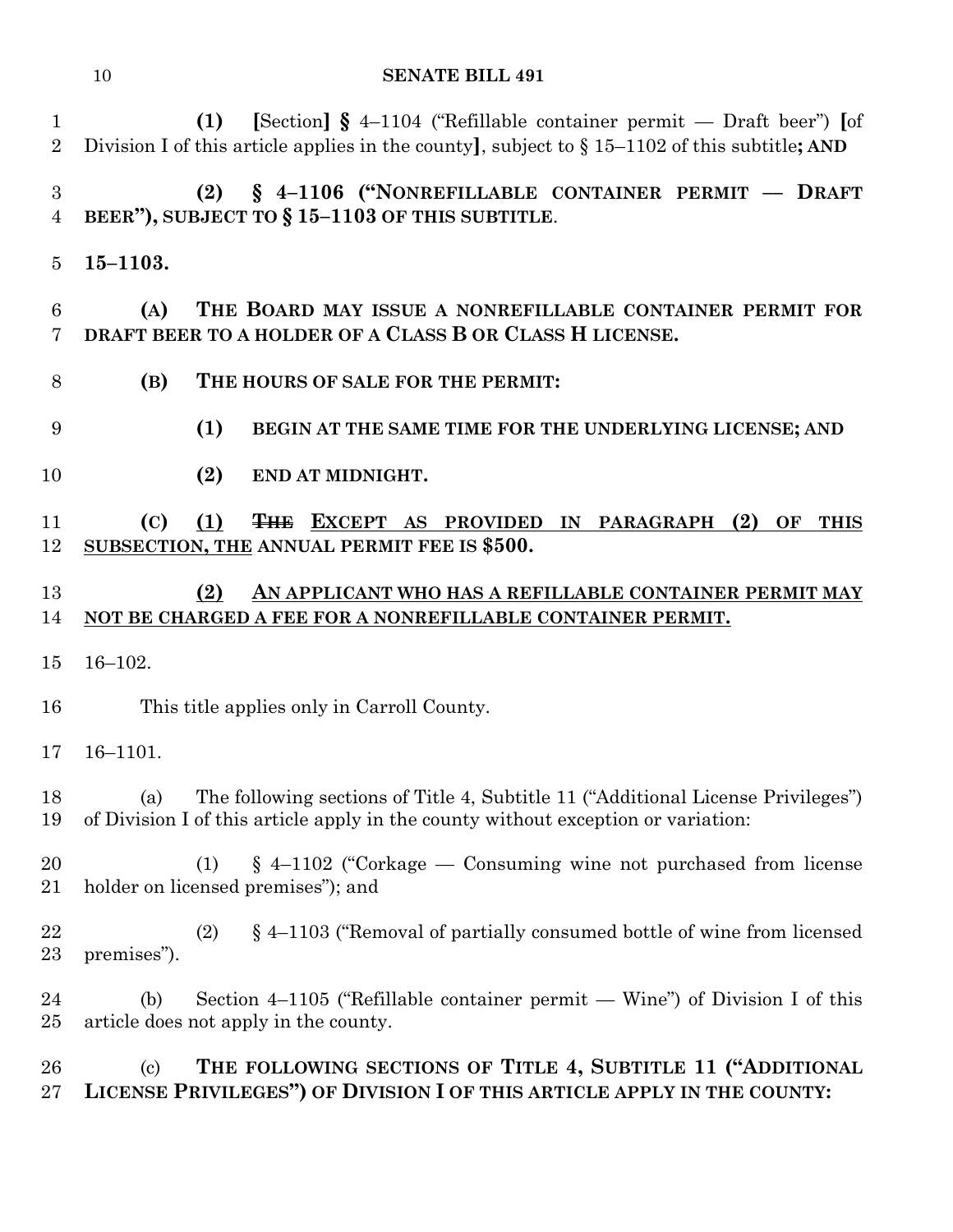**(1) [**Section**] §** 4–1104 ("Refillable container permit — Draft beer") **[**of Division I of this article applies in the county**]**, subject to § 16–1102 of this subtitle**; AND**

 **(2) § 4–1106 ("NONREFILLABLE CONTAINER PERMIT –– DRAFT BEER"), SUBJECT TO § 16–1103 OF THIS SUBTITLE**.

**16–1103.**

 **(A) THE BOARD MAY ISSUE A NONREFILLABLE CONTAINER PERMIT FOR DRAFT BEER TO A HOLDER OF A CLASS A LICENSE, A CLASS B LICENSE, OR A CLASS D LICENSE.**

 **(B) AN APPLICANT FOR THE PERMIT SHALL COMPLETE THE FORM THAT THE BOARD PROVIDES.**

**(C) THE HOURS OF SALE FOR THE PERMIT:**

 **(1) BEGIN AT THE SAME TIME AS THOSE FOR THE UNDERLYING LICENSE; AND**

**(2) END AT MIDNIGHT.**

 **(D) (1) THE EXCEPT AS PROVIDED IN PARAGRAPH (2) OF THIS SUBSECTION, THE ANNUAL PERMIT FEES ARE:**

 **(1) (I) \$50 FOR AN APPLICANT WHOSE LICENSE HAS AN OFF–SALE PRIVILEGE; AND**

 **(2) (II) \$500 FOR AN APPLICANT WHOSE LICENSE DOES NOT HAVE AN OFF–SALE PRIVILEGE.**

#### **(2) AN APPLICANT WHO HAS A REFILLABLE CONTAINER PERMIT MAY NOT BE CHARGED A FEE FOR A NONREFILLABLE CONTAINER PERMIT.**

17–102.

This title applies only in Cecil County.

17–1101.

 (a) The following sections of Title 4, Subtitle 11 ("Additional License Privileges") of Division I of this article apply in the county without exception or variation:

 (1) § 4–1102 ("Corkage — Consuming wine not purchased from license holder on licensed premises"); and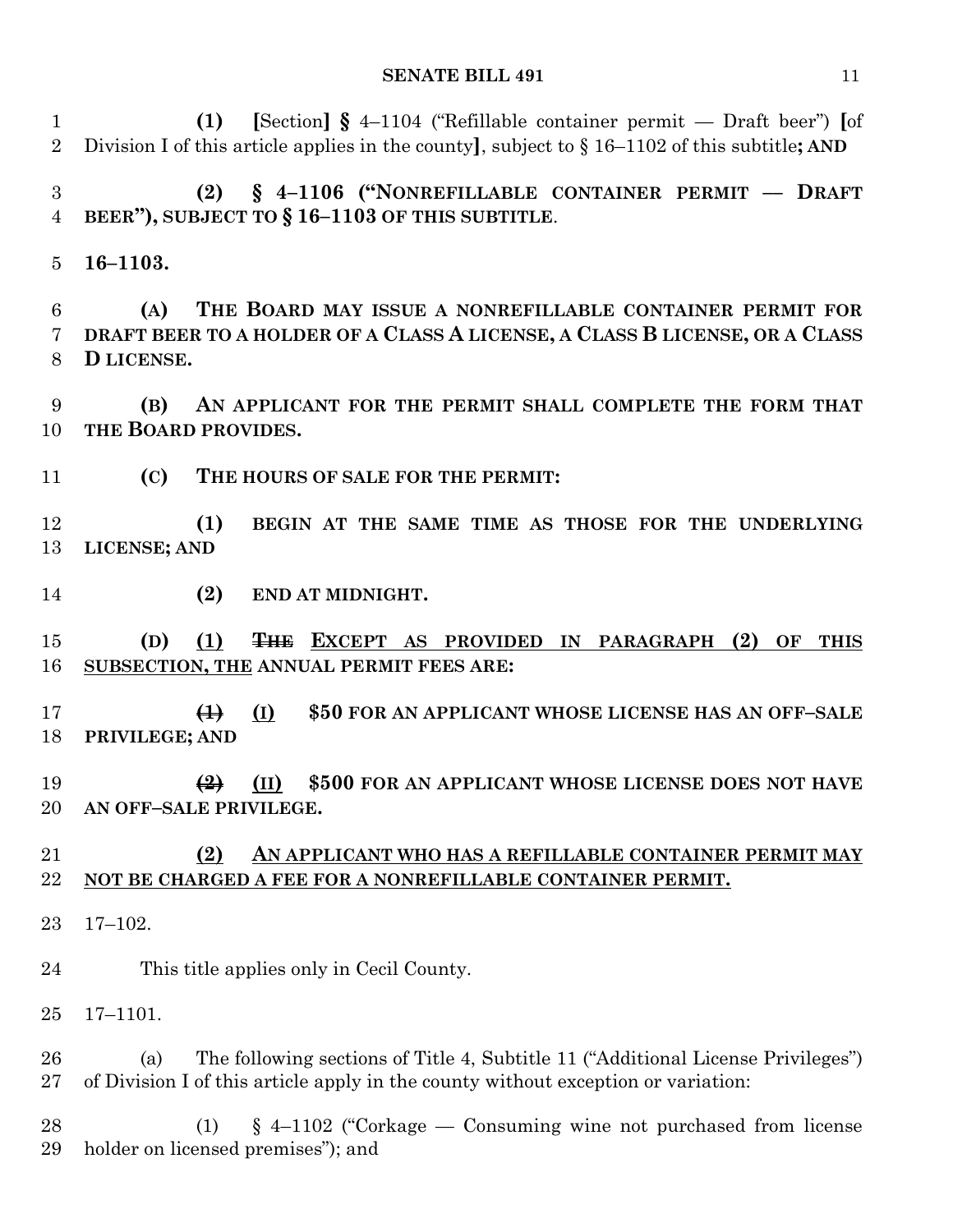(2) § 4–1103 ("Removal of partially consumed bottle of wine from licensed premises"). (b) Section 4–1105 ("Refillable container permit — Wine") of Division I of this article does not apply in the county. (c) **THE FOLLOWING SECTIONS OF TITLE 4, SUBTITLE 11 ("ADDITIONAL LICENSE PRIVILEGES") OF DIVISION I OF THIS ARTICLE APPLY IN THE COUNTY: (1) [**Section**] §** 4–1104 ("Refillable container permit — Draft beer") **[**of Division I of this article applies in the county**]**, subject to § 17–1102 of this subtitle**; AND (2) § 4–1106 ("NONREFILLABLE CONTAINER PERMIT –– DRAFT BEER"), SUBJECT TO § 17–1103 OF THIS SUBTITLE**. **17–1103. (A) THE BOARD MAY ISSUE A NONREFILLABLE CONTAINER PERMIT FOR DRAFT BEER TO A HOLDER OF A CLASS A LICENSE OR A CLASS B LICENSE. (B) AN APPLICANT FOR THE PERMIT SHALL COMPLETE THE FORM THAT THE BOARD PROVIDES. (C) THE HOURS OF SALE FOR THE PERMIT BEGIN AND END AT THE SAME TIME AS THOSE FOR THE UNDERLYING LICENSE. (D) RECEIPTS COLLECTED UNDER THE PERMIT ARE TO BE INCLUDED IN THE CALCULATION OF AVERAGE DAILY RECEIPTS FROM THE SALE OF ALCOHOLIC BEVERAGES UNDER § 17–2001 OF THIS TITLE. (E) THE BOARD SHALL ADOPT REGULATIONS TO CARRY OUT THIS SECTION. (F) (1) THE EXCEPT AS PROVIDED IN PARAGRAPH (2) OF THIS SUBSECTION, THE ANNUAL PERMIT FEE IS \$50. (2) AN APPLICANT WHO HAS A REFILLABLE CONTAINER PERMIT MAY NOT BE CHARGED A FEE FOR A NONREFILLABLE CONTAINER PERMIT.** 18–102. This title applies only in Charles County. 18–1101.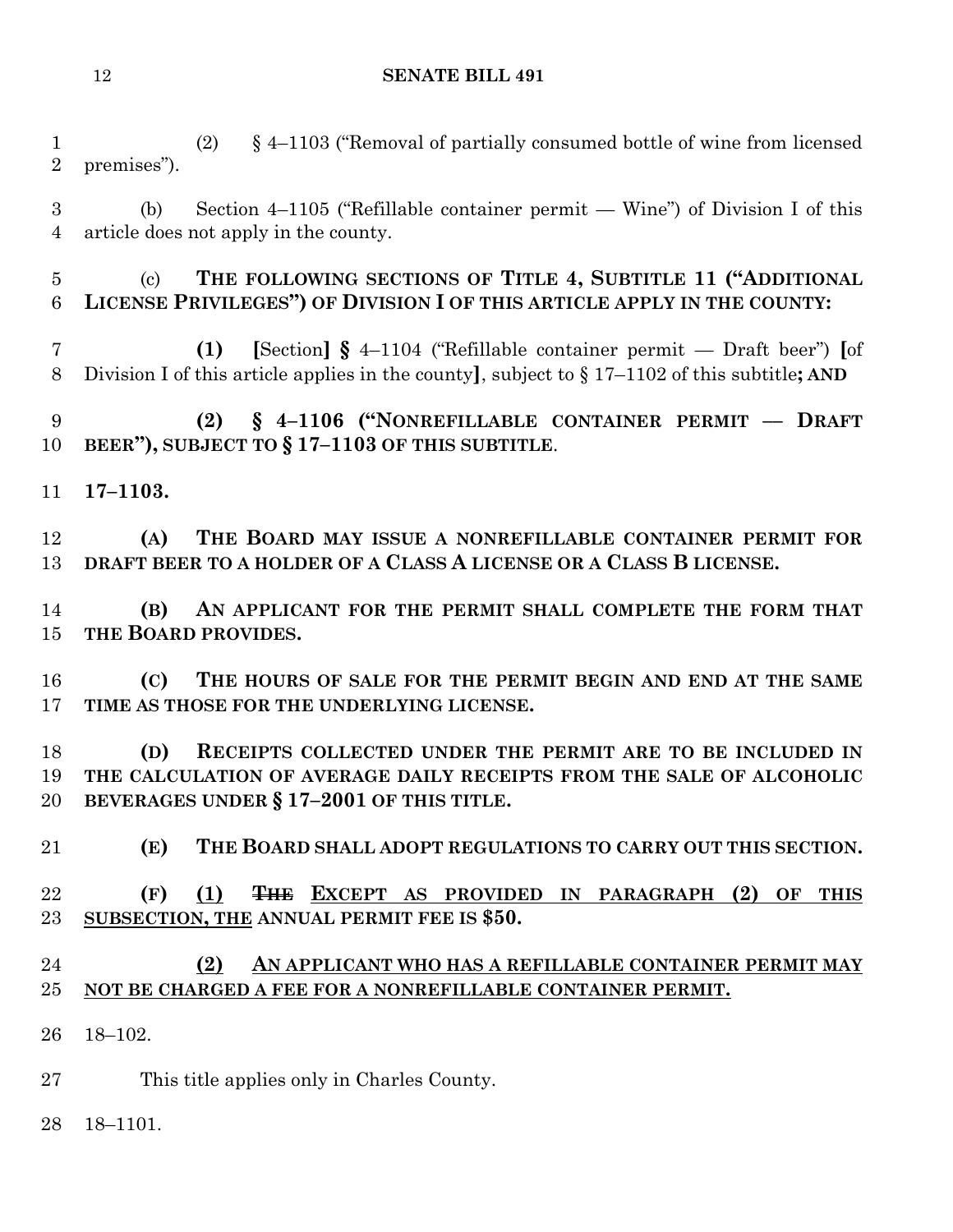(a) The following section of Title 4, Subtitle 11 ("Additional License Privileges") of Division I of this article applies in the county without exception or variation: (1) § 4–1102 ("Corkage — Consuming wine not purchased from license holder on licensed premises"); and (2) § 4–1103 ("Removal of partially consumed bottle of wine from licensed premises"). (b) Section 4–1105 ("Refillable container permit — Wine") of Division I of this article does not apply in the county. (c) **THE FOLLOWING SECTIONS OF TITLE 4, SUBTITLE 11 ("ADDITIONAL LICENSE PRIVILEGES") OF DIVISION I OF THIS ARTICLE APPLY IN THE COUNTY: (1) [**Section**] §** 4–1104 ("Refillable container permit — Draft beer") **[**of Division I of this article applies in the county**]**, subject to § 18–1102 of this subtitle**; AND (2) § 4–1106 ("NONREFILLABLE CONTAINER PERMIT –– DRAFT BEER"), SUBJECT TO § 18–1103 OF THIS SUBTITLE**. **18–1103. (A) THE BOARD MAY ISSUE A NONREFILLABLE CONTAINER PERMIT FOR DRAFT BEER TO A HOLDER OF A CLASS A LICENSE, A CLASS B LICENSE, OR A CLASS C LICENSE. (B) AN APPLICANT FOR THE PERMIT SHALL COMPLETE THE FORM THAT THE BOARD PROVIDES. (C) THE HOURS OF SALE FOR THE PERMIT: (1) BEGIN AT THE SAME TIME AS THOSE FOR THE UNDERLYING LICENSE; AND (2) END AT MIDNIGHT. (D) (1) THE EXCEPT AS PROVIDED IN PARAGRAPH (2) OF THIS SUBSECTION, THE ANNUAL PERMIT FEES ARE: (1) (I) \$50 FOR AN APPLICANT WHOSE LICENSE HAS AN OFF–SALE PRIVILEGE; AND (2) (II) \$500 FOR AN APPLICANT WHOSE LICENSE DOES NOT HAVE AN OFF–SALE PRIVILEGE.**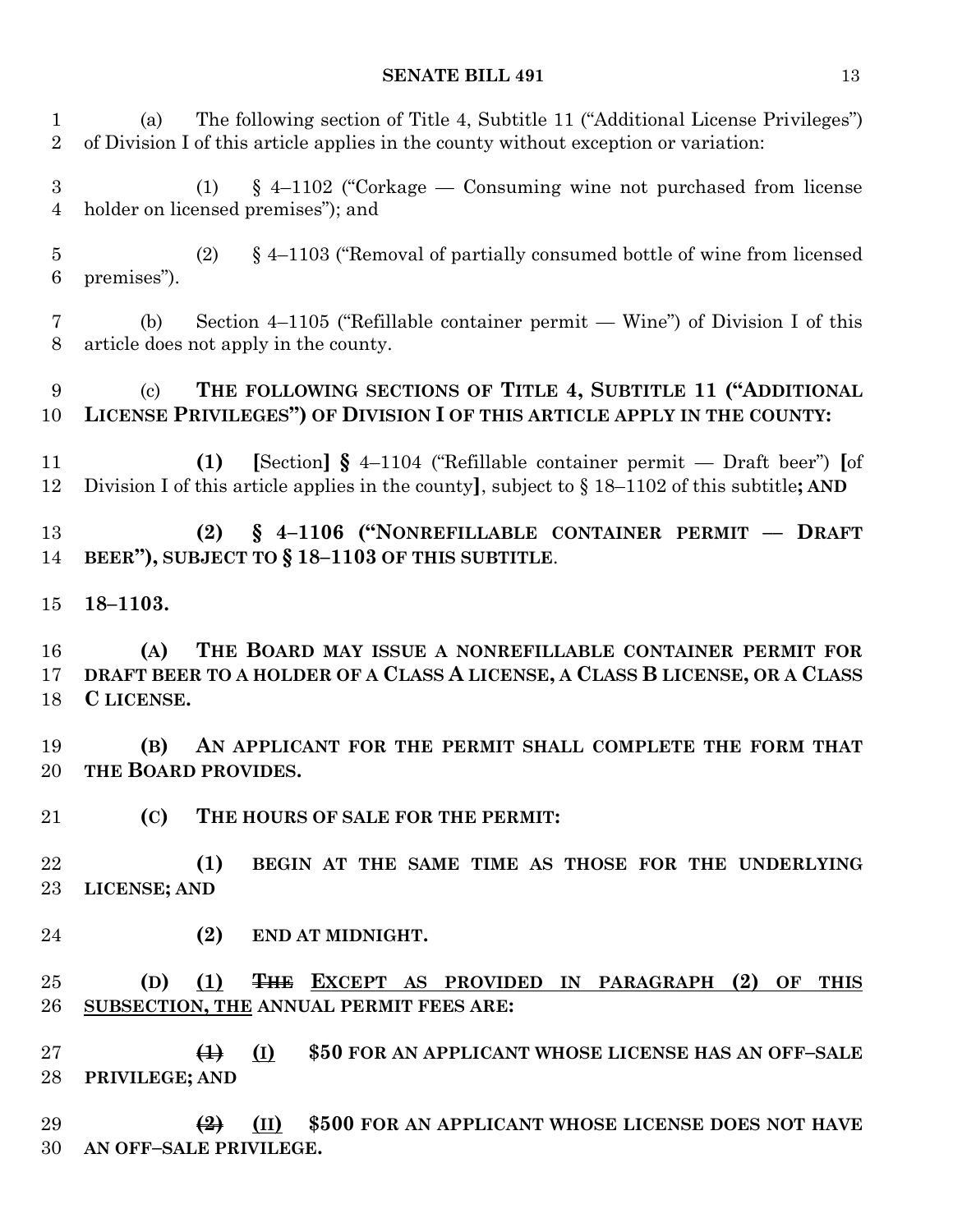# **(2) AN APPLICANT WHO HAS A REFILLABLE CONTAINER PERMIT MAY NOT BE CHARGED A FEE FOR A NONREFILLABLE CONTAINER PERMIT.**

- 19–102.
- This title applies only in Dorchester County.
- 19–1101.

 (a) The following sections of Title 4, Subtitle 11 ("Additional License Privileges") of Division I of this article apply in the county without exception or variation:

 (1) § 4–1102 ("Corkage — Consuming wine not purchased from license holder on licensed premises"); and

 (2) § 4–1103 ("Removal of partially consumed bottle of wine from licensed premises").

 (b) Section 4–1105 ("Refillable container permit — Wine") of Division I of this article does not apply in the county.

## (c) **THE FOLLOWING SECTIONS OF TITLE 4, SUBTITLE 11 ("ADDITIONAL LICENSE PRIVILEGES") OF DIVISION I OF THIS ARTICLE APPLY IN THE COUNTY:**

 **(1) [**Section**] §** 4–1104 ("Refillable container permit — Draft beer") **[**of Division I of this article applies in the county**]**, subject to § 19–1102 of this subtitle**; AND**

 **(2) § 4–1106 ("NONREFILLABLE CONTAINER PERMIT –– DRAFT BEER"), SUBJECT TO § 19–1103 OF THIS SUBTITLE**.

**19–1103.**

 **(A) THE BOARD MAY ISSUE A NONREFILLABLE CONTAINER PERMIT FOR DRAFT BEER TO A HOLDER OF:**

- **(1) A CLASS B BEER LICENSE;**
- **(2) A CLASS B BEER AND WINE LICENSE;**
- **(3) A CLASS B BEER, WINE, AND LIQUOR LICENSE;**
- **(4) A CLASS D BEER LICENSE;**
- **(5) A CLASS D BEER AND WINE LICENSE; OR**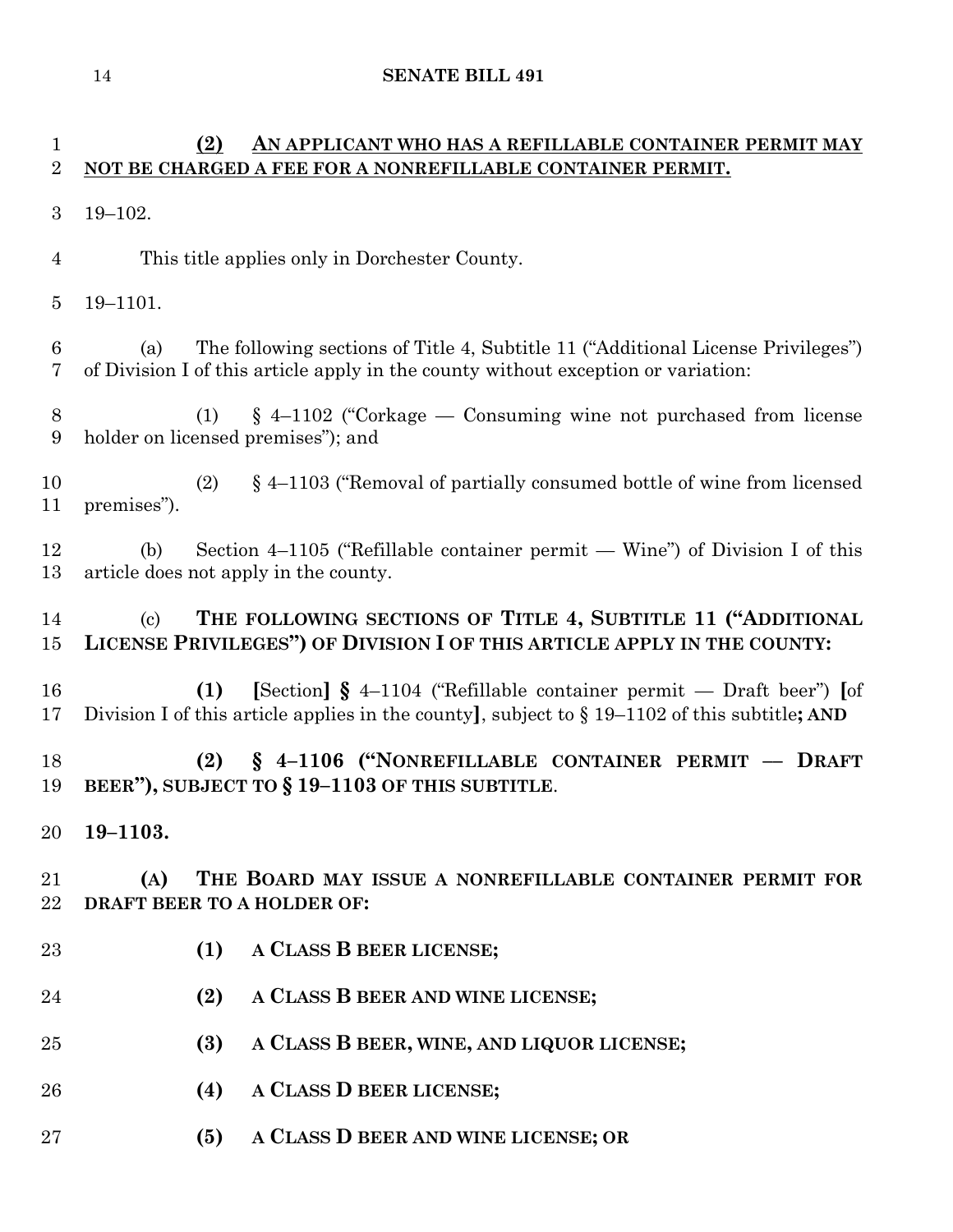**(6) A CLASS D BEER, WINE, AND LIQUOR LICENSE.**

 **(B) AN APPLICANT FOR THE PERMIT SHALL COMPLETE THE FORM THAT THE BOARD PROVIDES.**

**(C) THE HOURS OF SALE FOR THE PERMIT:**

 **(1) BEGIN AT THE SAME TIME AS THOSE FOR THE UNDERLYING LICENSE; AND**

**(2) END AT MIDNIGHT.**

 **(D) IN AN AREA OF THE LICENSED PREMISES THAT IS ACCESSIBLE TO THE PUBLIC, THE PERMIT HOLDER MAY NOT DISPLAY OR PROVIDE SHELVING FOR BEER FOR OFF–PREMISES CONSUMPTION.**

 **(E) THE BOARD MAY ADOPT REGULATIONS TO CARRY OUT THIS SECTION, INCLUDING LIMITING THE NUMBER OF NONREFILLABLE CONTAINER PERMITS THAT MAY BE ISSUED IN THE COUNTY.**

 **(F) (1) THE EXCEPT AS PROVIDED IN PARAGRAPH (2) OF THIS SUBSECTION, THE ANNUAL PERMIT FEES ARE:**

 **(1) (I) \$50 FOR AN APPLICANT WHOSE LICENSE HAS AN OFF–SALE PRIVILEGE; AND**

 **(2) (II) \$500 FOR AN APPLICANT WHOSE LICENSE DOES NOT HAVE AN OFF–SALE PRIVILEGE.**

#### **(2) AN APPLICANT WHO HAS A REFILLABLE CONTAINER PERMIT MAY NOT BE CHARGED A FEE FOR A NONREFILLABLE CONTAINER PERMIT.**

20–102.

This title applies only in Frederick County.

20–1101.

 (a) The following sections of Title 4, Subtitle 11 ("Additional License Privileges") of Division I of this article apply in the county without exception or variation:

 (1) § 4–1102 ("Corkage — Consuming wine not purchased from license holder on licensed premises"); and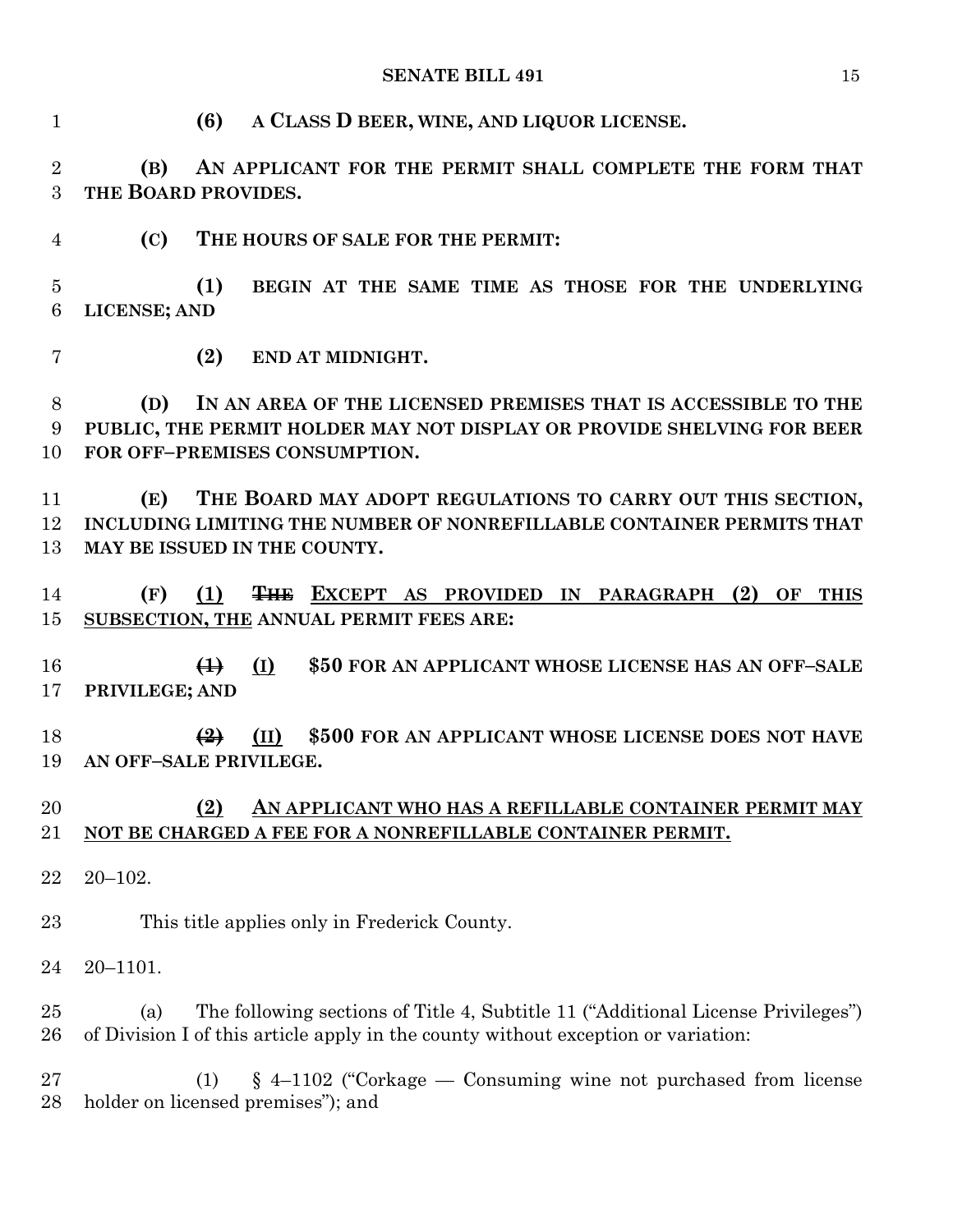|                                | 16<br><b>SENATE BILL 491</b>                                                                                                                                                         |
|--------------------------------|--------------------------------------------------------------------------------------------------------------------------------------------------------------------------------------|
| $\mathbf{1}$<br>$\overline{2}$ | $\S$ 4–1103 ("Removal of partially consumed bottle of wine from licensed<br>(2)<br>premises").                                                                                       |
| 3<br>$\overline{4}$            | The following sections of Title 4, Subtitle 11 ("Additional License Privileges")<br>(b)<br>of Division I of this article apply in the county:                                        |
| 5<br>6                         | $\S$ 4-1104 ("Refillable container permit — Draft beer"), subject to $\S$<br>(1)<br>$20-1104$ of this subtitle; [and]                                                                |
| 7<br>8                         | $\S$ 4–1105 ("Refillable container permit — Wine"), subject to $\S$ 20–1105<br>(2)<br>of this subtitle; AND                                                                          |
| 9<br>10                        | (3) § 4-1106 ("NONREFILLABLE CONTAINER PERMIT - DRAFT<br>BEER"), SUBJECT TO § 20-1106 OF THIS SUBTITLE.                                                                              |
| 11                             | $20 - 1106.$                                                                                                                                                                         |
| 12<br>13                       | (A)<br>THE BOARD MAY ISSUE A NONREFILLABLE CONTAINER PERMIT FOR<br>DRAFT BEER TO A HOLDER OF A CLASS A LICENSE OR A CLASS B LICENSE.                                                 |
| 14<br>15                       | THE EXCEPT AS PROVIDED IN PARAGRAPH (2) OF THIS<br>(B)<br>(1)<br>SUBSECTION, THE ANNUAL PERMIT FEE IS \$50.                                                                          |
| 16<br>17                       | (2)<br>AN APPLICANT WHO HAS A REFILLABLE CONTAINER PERMIT MAY<br>NOT BE CHARGED A FEE FOR A NONREFILLABLE CONTAINER PERMIT.                                                          |
| 18                             | $21 - 102.$                                                                                                                                                                          |
| 19                             | This title applies only in Garrett County.                                                                                                                                           |
| 20                             | $21 - 1101.$                                                                                                                                                                         |
| 21<br>22                       | Section 4–1103 ("Removal of partially consumed bottle of wine from licensed<br>(a)<br>premises") of Division I of this article applies in the county without exception or variation. |
| 23<br>24                       | Section $4-1105$ ("Refillable container permit — Wine") of Division I of this<br>(b)<br>article does not apply in the county.                                                        |
| 25<br>26                       | The following sections of Title 4, Subtitle 11 ("Additional License Privileges")<br>$\left( \mathrm{c}\right)$<br>of Division I of this article apply in the county:                 |
| 27<br>28                       | $\S$ 4–1102 ("Corkage — Consuming wine not purchased from license<br>(1)<br>holder on licensed premises"), in addition to $\S 21-1102$ of this subtitle; [and]                       |
|                                |                                                                                                                                                                                      |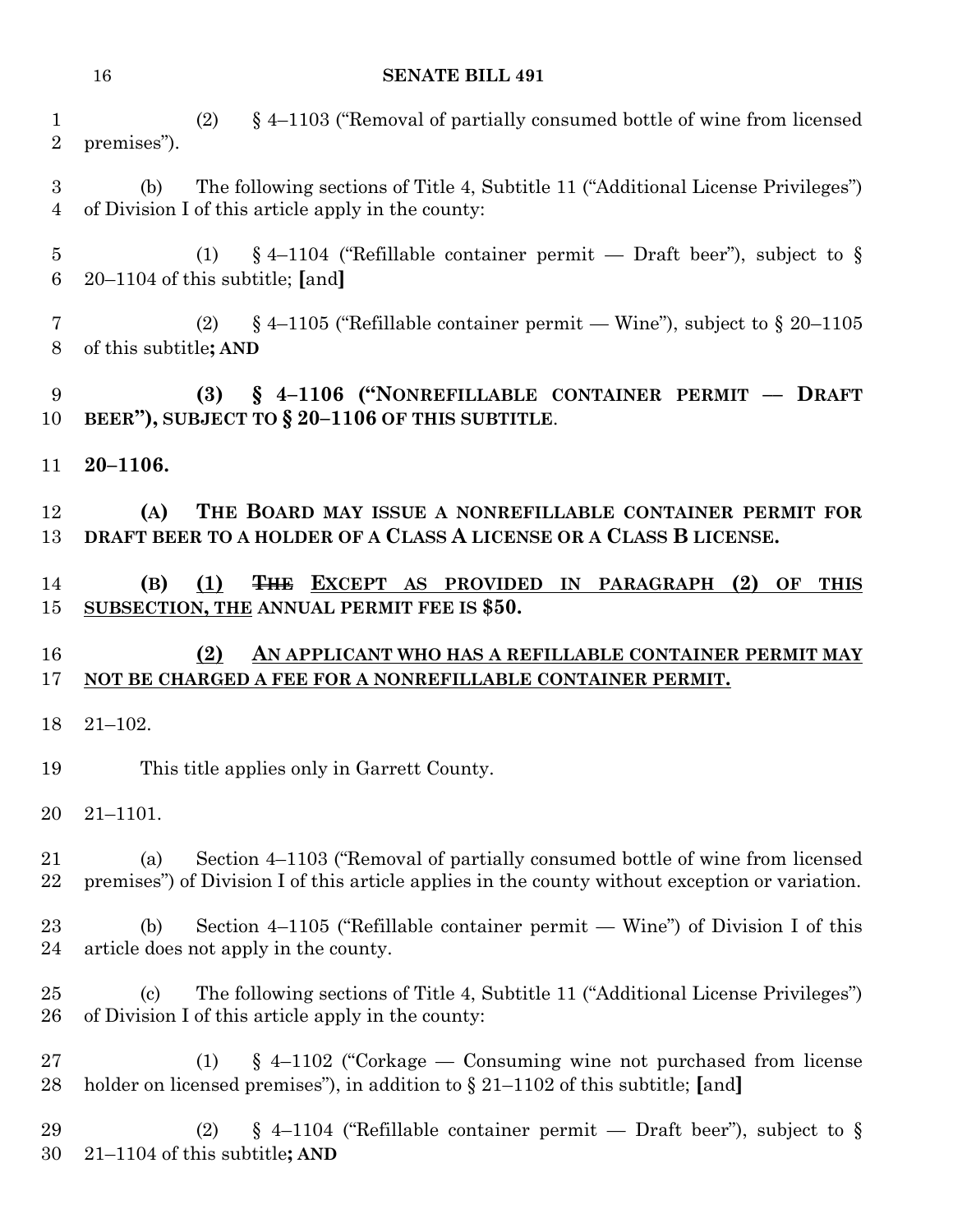**(3) § 4–1106 ("NONREFILLABLE CONTAINER PERMIT –– DRAFT BEER"), SUBJECT TO § 21–1104.1 OF THIS SUBTITLE**.

**21–1104.1.**

 **(A) THE BOARD MAY ISSUE A NONREFILLABLE CONTAINER PERMIT FOR DRAFT BEER TO A HOLDER OF A DRAFT BEER PERMIT WHO ALSO HOLDS ANY OTHER LICENSE EXCEPT A CLASS A LICENSE OR A CLASS C LICENSE.**

# **(B) A PERSON WHO VIOLATES THIS SECTION IS GUILTY OF A MISDEMEANOR AND ON CONVICTION IS SUBJECT TO IMPRISONMENT NOT EXCEEDING 1 YEAR OR A FINE NOT EXCEEDING \$5,000 OR BOTH.**

22–102.

This title applies only in Harford County.

22–1101.

 (a) The following sections of Title 4, Subtitle 11 ("Additional License Privileges") of Division I of this article apply in the county without exception or variation:

 (1) § 4–1102 ("Corkage — Consuming wine not purchased from license holder on licensed premises"); and

 (2) § 4–1103 ("Removal of partially consumed bottle of wine from licensed premises").

 (b) The following sections of Title 4, Subtitle 11 ("Additional License Privileges") of Division I of this article apply in the county:

21 (1) § 4–1104 ("Refillable container permit — Draft beer"), subject to § 22–1102 of this subtitle; **[**and**]**

23 (2) § 4–1105 ("Refillable container permit — Wine"), subject to § 22–1103 of this subtitle**; AND**

 **(3) § 4–1106 ("NONREFILLABLE CONTAINER PERMIT –– DRAFT BEER"), SUBJECT TO § 22–1104 OF THIS SUBTITLE**.

**22–1104.**

 **(A) THE BOARD MAY ISSUE A NONREFILLABLE CONTAINER PERMIT FOR DRAFT BEER TO A HOLDER OF:**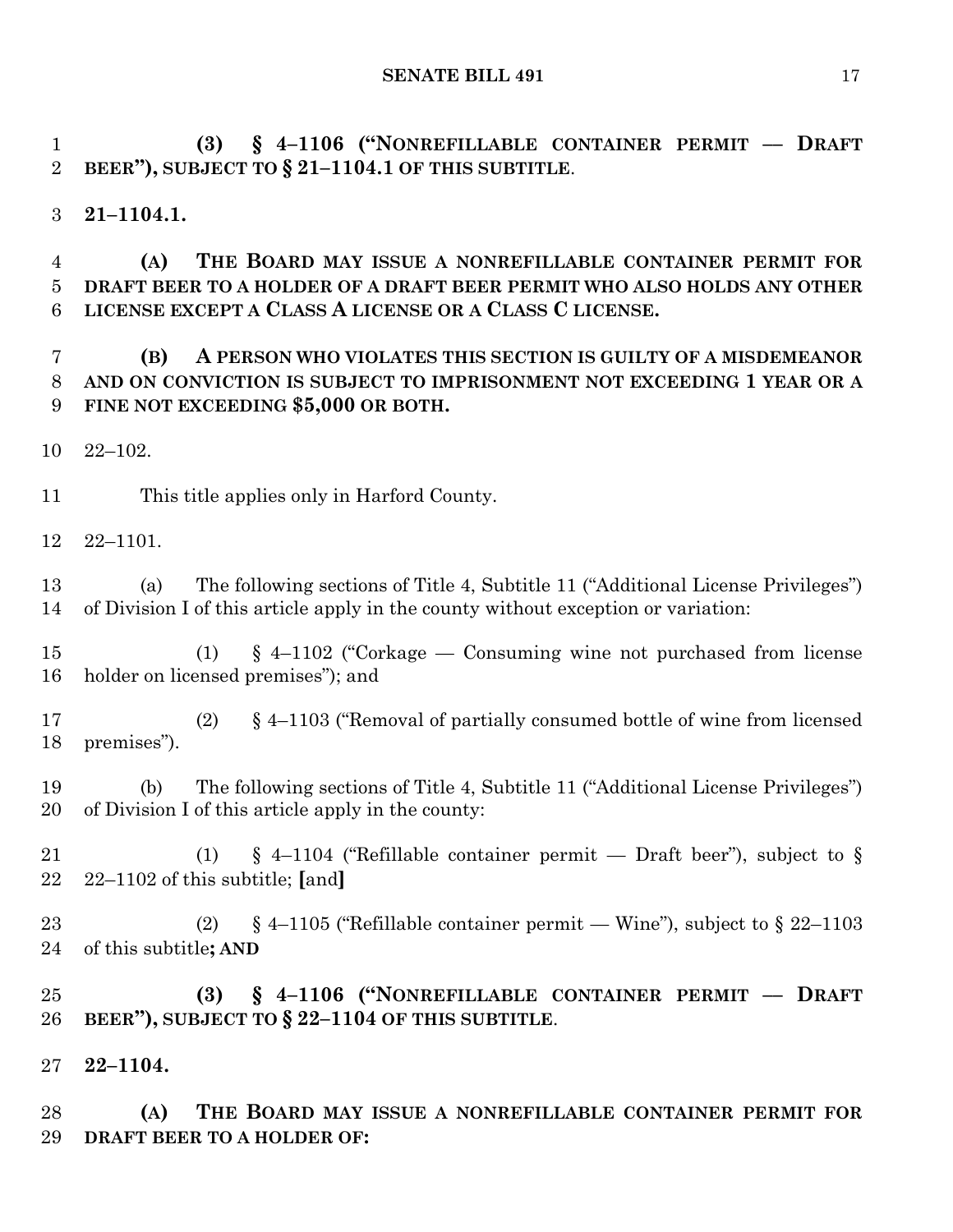|                    | 18<br><b>SENATE BILL 491</b>                                                                                                                                                 |
|--------------------|------------------------------------------------------------------------------------------------------------------------------------------------------------------------------|
| $\mathbf{1}$       | (1)<br>A CLASS A-1 LICENSE;                                                                                                                                                  |
| $\overline{2}$     | A CLASS A-2 LICENSE;<br>(2)                                                                                                                                                  |
| $\boldsymbol{3}$   | (3)<br>A CLASS B LICENSE THAT HAS OFF-SALE PRIVILEGES; OR                                                                                                                    |
| 4                  | A CLASS D LICENSE.<br>(4)                                                                                                                                                    |
| 5<br>6             | (B)<br>(1)<br><b>THE EXCEPT AS PROVIDED IN PARAGRAPH</b><br>(2)<br>OF<br><b>THIS</b><br>SUBSECTION, THE ANNUAL PERMIT FEE IS \$50.                                           |
| 7<br>8             | AN APPLICANT WHO HAS A REFILLABLE CONTAINER PERMIT MAY<br>(2)<br>NOT BE CHARGED A FEE FOR A NONREFILLABLE CONTAINER PERMIT.                                                  |
| 9                  | $23 - 102.$                                                                                                                                                                  |
| 10                 | This title applies only in Howard County.                                                                                                                                    |
| 11                 | $23 - 1101.$                                                                                                                                                                 |
| 12<br>13           | The following sections of Title 4, Subtitle 11 ("Additional License Privileges")<br>(a)<br>of Division I of this article apply in the county without exception or variation: |
| 14<br>15           | $\S$ 4–1102 ("Corkage — Consuming wine not purchased from license<br>(1)<br>holder on licensed premises"); and                                                               |
| 16<br>17           | (2)<br>§ 4-1103 ("Removal of partially consumed bottle of wine from licensed<br>premises").                                                                                  |
| 18<br>19           | The following sections of Title 4, Subtitle 11 ("Additional License Privileges")<br>(b)<br>of Division I of this article apply in the county:                                |
| 20<br>21           | $\S$ 4-1104 ("Refillable container permit — Draft beer"), subject to $\S$<br>(1)<br>23–1102 of this subtitle; [and]                                                          |
| 22<br>23           | $\S$ 4–1105 ("Refillable container permit — Wine"), subject to $\S$ 23–1103<br>(2)<br>of this subtitle; AND                                                                  |
| 24<br>25           | § 4-1106 ("NONREFILLABLE CONTAINER PERMIT - DRAFT<br>(3)<br>BEER"), SUBJECT TO § 23-1104 OF THIS SUBTITLE.                                                                   |
| 26                 | $23 - 1104.$                                                                                                                                                                 |
| $27\,$<br>28<br>29 | THE BOARD MAY ISSUE A NONREFILLABLE CONTAINER PERMIT FOR<br>(A)<br>DRAFT BEER TO A HOLDER OF ANY CLASS OF LICENSE EXCEPT A CLASS C LICENSE<br>AND A CLASS GC LICENSE.        |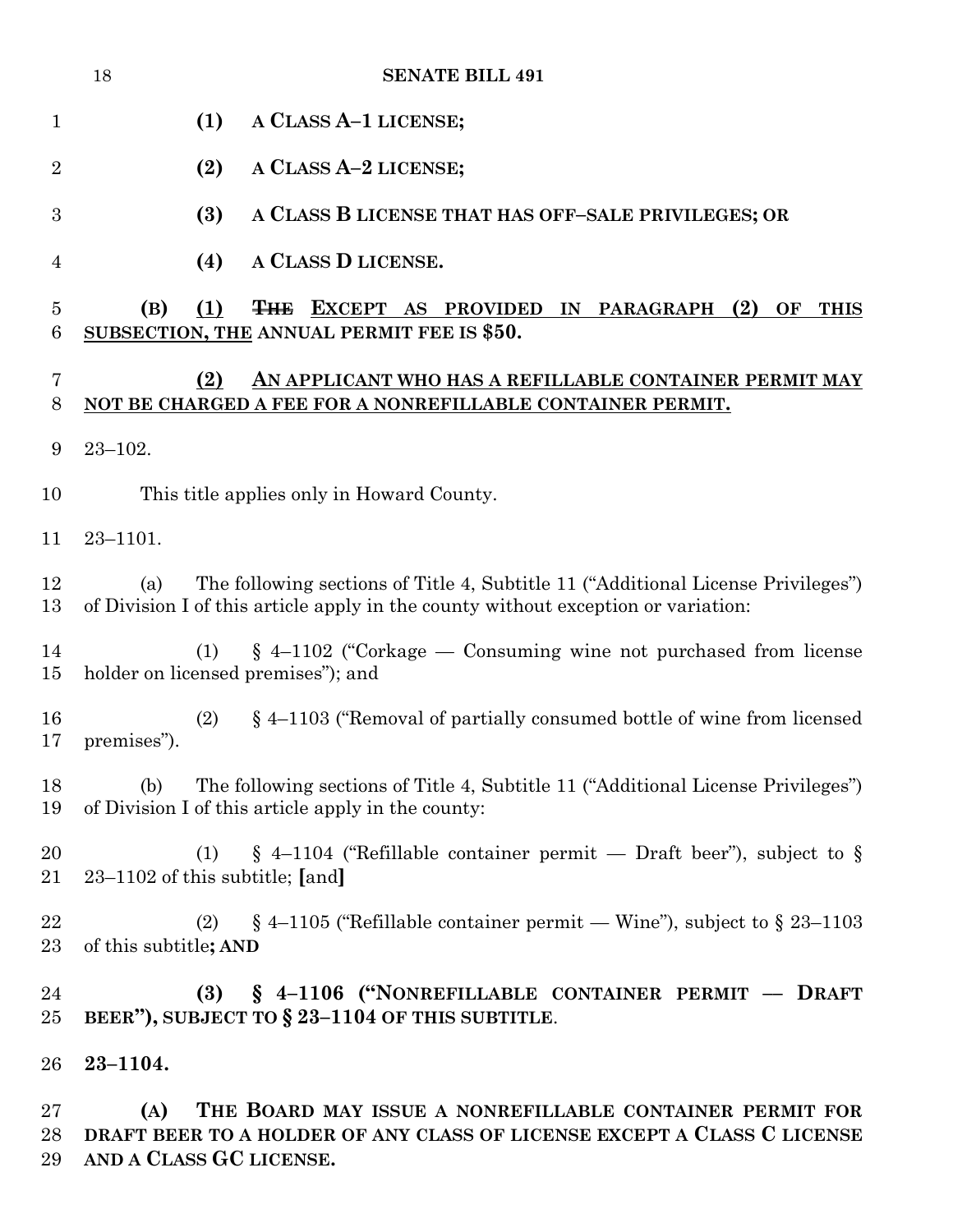**(B) AN APPLICANT FOR THE PERMIT SHALL COMPLETE THE FORM THAT THE BOARD PROVIDES.**

- **(C) THERE IS NO FEE FOR THE PERMIT.**
- 25–102.

This title applies only in Montgomery County.

25–1101.

 (a) Section 4–1103 ("Removal of partially consumed bottle of wine from licensed premises") of Division I of this article applies in the county without exception or variation.

 (b) The following sections of Title 4, Subtitle 11 ("Additional License Privileges") of Division I of this article apply in the county:

 (1) § 4–1102 ("Corkage — Consuming wine not purchased from license 12 holder on licensed premises"), in addition to § 25–1102 of this subtitle;

 (2) § 4–1104 ("Refillable container permit — Draft beer"), subject to § 25–1103 of this subtitle; **[**and**]**

15 (3) § 4–1105 ("Refillable container permit — Wine"), subject to § 25–1104 of this subtitle**; AND**

 **(4) § 4–1106 ("NONREFILLABLE CONTAINER PERMIT –– DRAFT BEER"), SUBJECT TO § 25–1104.1 OF THIS SUBTITLE**.

**25–1104.1.**

 **(A) THE BOARD MAY ISSUE A NONREFILLABLE CONTAINER PERMIT FOR DRAFT BEER TO A HOLDER OF A CLASS B BEER AND WINE LICENSE, A CLASS D BEER AND WINE LICENSE, OR A CLASS BD–BWL LICENSE.**

 **(B) AN APPLICANT FOR THE PERMIT SHALL COMPLETE THE FORM THAT THE BOARD PROVIDES.**

 **(C) THE HOURS OF SALE FOR THE PERMIT BEGIN AND END AT THE SAME TIME AS THOSE FOR THE UNDERLYING LICENSE.**

 **(D) THE PERMIT MAY BE RENEWED EACH YEAR WITH THE RENEWAL OF THE UNDERLYING LICENSE.**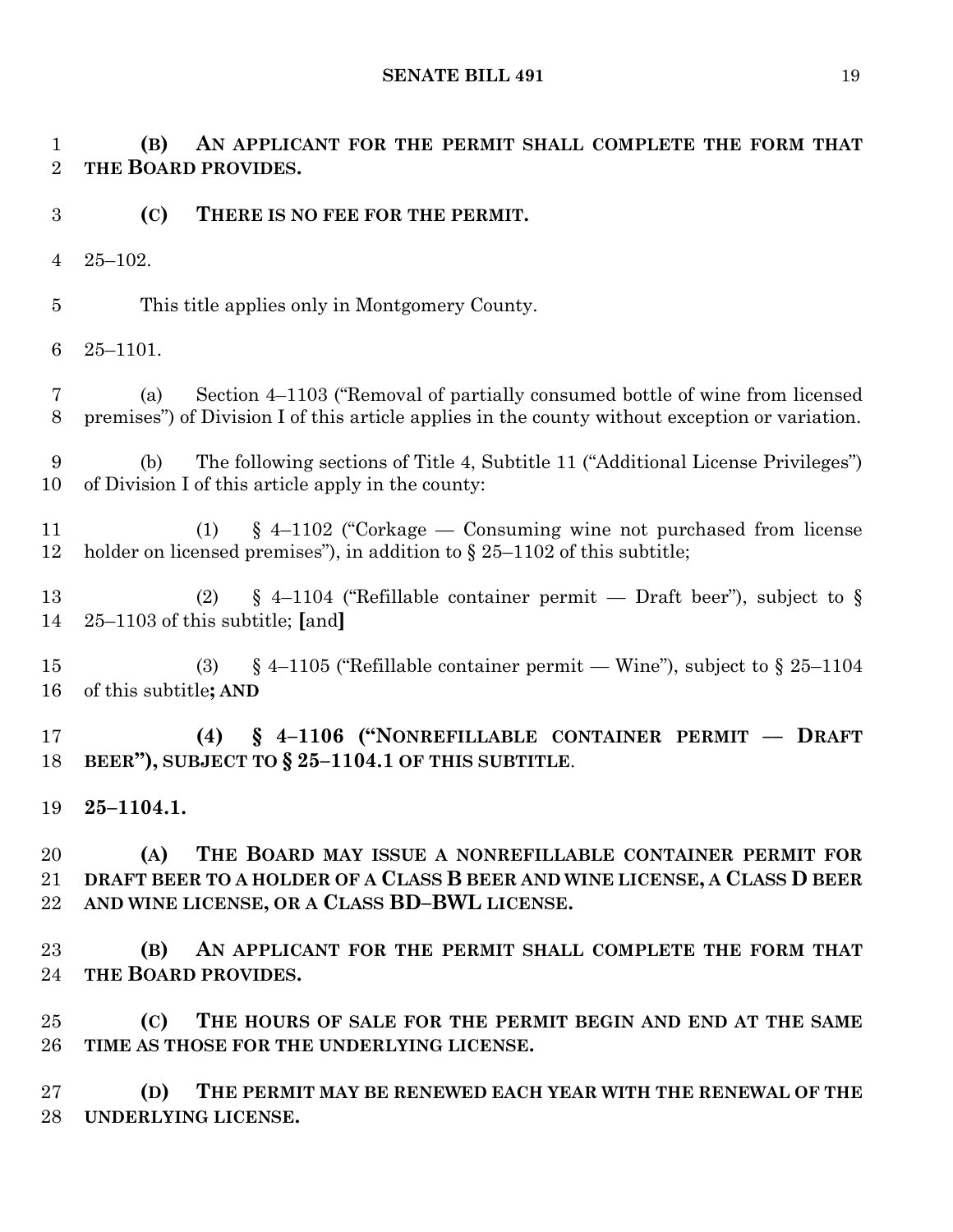| $\mathbf{1}$        | (E)<br>THE BOARD SHALL ISSUE THE PERMIT AT NO COST TO THE APPLICANT.                                                                                                              |
|---------------------|-----------------------------------------------------------------------------------------------------------------------------------------------------------------------------------|
| $\overline{2}$      | $26 - 102.$                                                                                                                                                                       |
| $\boldsymbol{3}$    | This title applies only in Prince George's County.                                                                                                                                |
| $\overline{4}$      | $26 - 1101.$                                                                                                                                                                      |
| $\overline{5}$<br>6 | The following sections of Title 4, Subtitle 11 ("Additional License Privileges")<br>(a)<br>of Division I of this article apply in the county without exception or variation:      |
| 7<br>$8\phantom{1}$ | $\S$ 4–1102 ("Corkage — Consuming wine not purchased from license<br>(1)<br>holder on licensed premises"); and                                                                    |
| 9<br>10             | § 4–1103 ("Removal of partially consumed bottle of wine from licensed<br>(2)<br>premises").                                                                                       |
| 11<br>12            | Section $4-1105$ ("Refillable container permit — Wine") of Division I of this<br>(b)<br>article does not apply in the county.                                                     |
| 13<br>14            | THE FOLLOWING SECTIONS OF TITLE 4, SUBTITLE 11 ("ADDITIONAL<br>$\left( \mathrm{c}\right)$<br>LICENSE PRIVILEGES") OF DIVISION I OF THIS ARTICLE APPLY IN THE COUNTY:              |
| 15<br>16            | [Section] $\S$ 4–1104 ("Refillable container permit — Draft beer") [of<br>(1)<br>Division I of this article applies in the county], subject to $\S 26-1102$ of this subtitle; AND |
| 17<br>18            | § 4-1106 ("NONREFILLABLE CONTAINER PERMIT - DRAFT<br>(2)<br>BEER"), SUBJECT TO § 26-1102.1 OF THIS SUBTITLE.                                                                      |
| 19                  | $26 - 1102.1.$                                                                                                                                                                    |
| $20\,$<br>21<br>22  | THE BOARD MAY ISSUE A NONREFILLABLE CONTAINER PERMIT FOR<br>(A)<br>DRAFT BEER TO A HOLDER OF A CLASS B BEER, WINE, AND LIQUOR LICENSE WITH<br><b>OFF-SALE PRIVILEGES.</b>         |
| $23\,$<br>24        | AN APPLICANT FOR THE PERMIT SHALL COMPLETE THE FORM THAT<br>(B)<br>THE BOARD PROVIDES.                                                                                            |
| $25\,$              | (C)<br>THE HOURS OF SALE FOR THE PERMIT:                                                                                                                                          |
| 26<br>$27\,$        | (1)<br>BEGIN AT THE SAME TIME AS THOSE FOR THE UNDERLYING<br>LICENSE; AND                                                                                                         |
| 28                  | (2)<br>END AT MIDNIGHT.                                                                                                                                                           |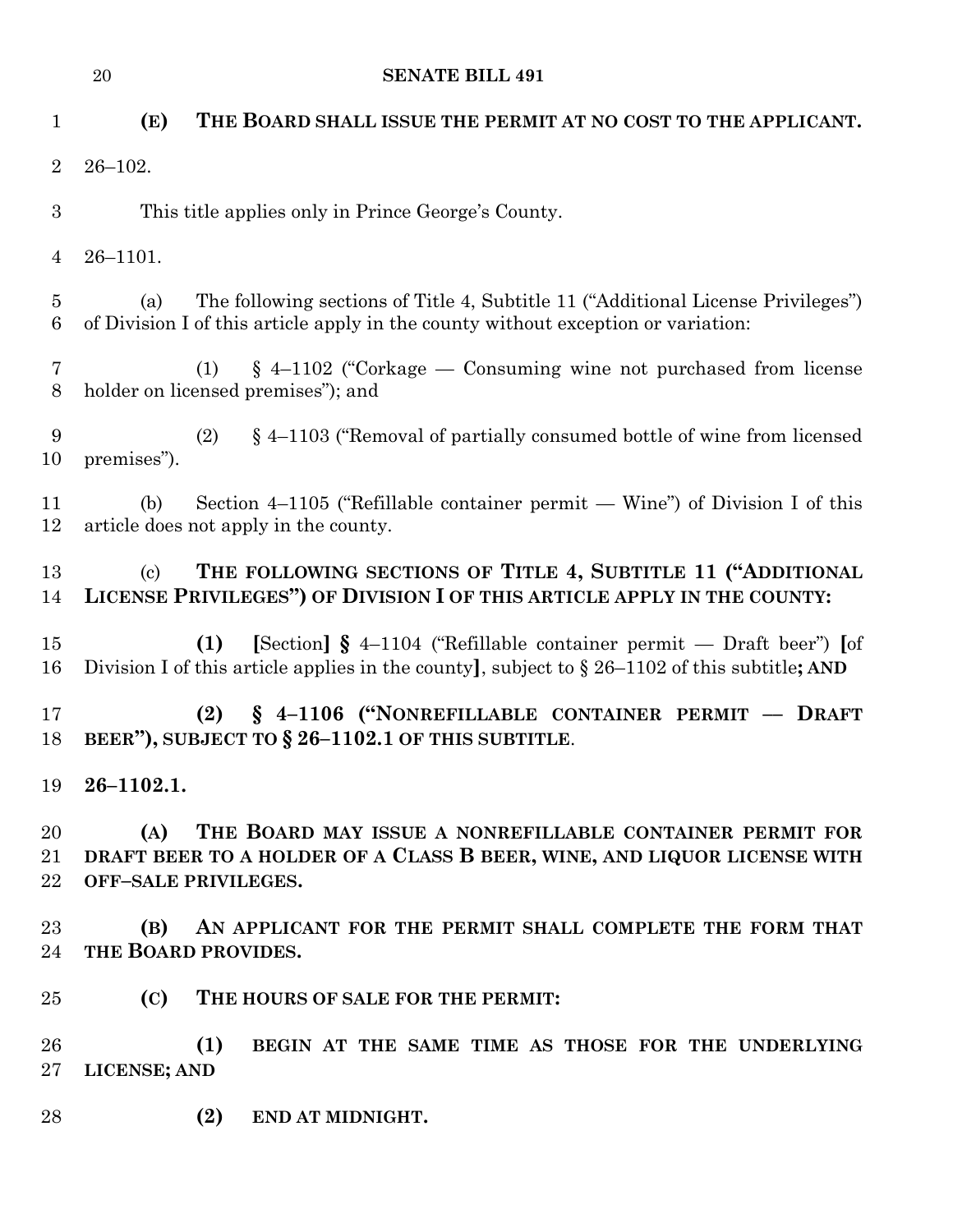| $\mathbf{1}$        | (D)<br>THE BOARD SHALL ADOPT REGULATIONS TO CARRY OUT THIS SECTION.                                                                                                               |
|---------------------|-----------------------------------------------------------------------------------------------------------------------------------------------------------------------------------|
| $\overline{2}$<br>3 | (E)<br>(1)<br><del>THE</del> EXCEPT AS PROVIDED IN PARAGRAPH (2) OF THIS<br>SUBSECTION, THE BOARD SHALL SET AN ANNUAL PERMIT FEE.                                                 |
| 4<br>5              | (2)<br>AN APPLICANT WHO HAS A REFILLABLE CONTAINER PERMIT MAY<br>NOT BE CHARGED A FEE FOR A NONREFILLABLE CONTAINER PERMIT.                                                       |
| 6                   | $27 - 102.$                                                                                                                                                                       |
| 7                   | This title applies only in Queen Anne's County.                                                                                                                                   |
| 8                   | $27 - 1101.$                                                                                                                                                                      |
| 9<br>10             | The following sections of Title 4, Subtitle 11 ("Additional License Privileges")<br>(a)<br>of Division I of this article apply in the county without exception or variation:      |
| 11<br>12            | $\S$ 4-1102 ("Corkage — Consuming wine not purchased from license<br>(1)<br>holder on licensed premises"); and                                                                    |
| 13<br>14            | § 4-1103 ("Removal of partially consumed bottle of wine from licensed<br>(2)<br>premises").                                                                                       |
| 15<br>16            | Section 4–1105 ("Refillable container permit — Wine") of Division I of this<br>(b)<br>article does not apply in the county.                                                       |
| 17<br>18            | THE FOLLOWING SECTIONS OF TITLE 4, SUBTITLE 11 ("ADDITIONAL<br>$\left( \mathrm{c}\right)$<br>LICENSE PRIVILEGES") OF DIVISION I OF THIS ARTICLE APPLY IN THE COUNTY:              |
| 19<br>20            | [Section] $\S$ 4–1104 ("Refillable container permit — Draft beer") [of<br>(1)<br>Division I of this article applies in the county], subject to $\S 27-1102$ of this subtitle; AND |
| 21<br>$22\,$        | (2) § 4-1106 ("NONREFILLABLE CONTAINER PERMIT - DRAFT<br>BEER"), SUBJECT TO $\S 27-1103$ OF THIS SUBTITLE.                                                                        |
| 23                  | $27 - 1103.$                                                                                                                                                                      |
| 24<br>25<br>26      | THE BOARD MAY ISSUE A NONREFILLABLE CONTAINER PERMIT FOR<br>(A)<br>DRAFT BEER TO A HOLDER OF A CLASS A LICENSE, A CLASS B LICENSE, A CLASS C<br>LICENSE, OR A CLASS D LICENSE.    |
| $27\,$<br>28        | AN APPLICANT FOR THE PERMIT SHALL COMPLETE THE FORM THAT<br>(B)<br>THE BOARD PROVIDES.                                                                                            |
| 29                  | (C)<br>THE HOURS OF SALE FOR THE PERMIT:                                                                                                                                          |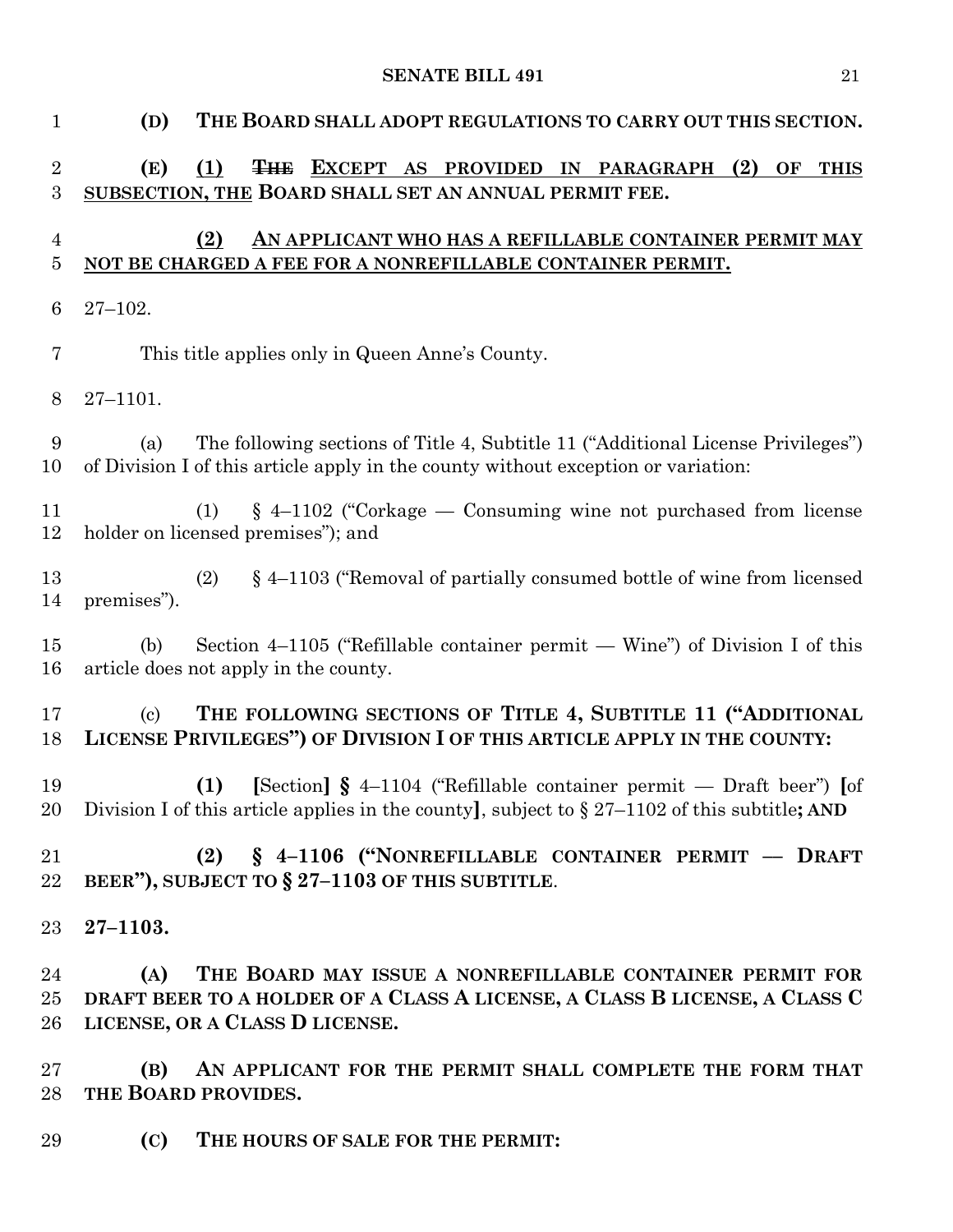**(1) BEGIN AT THE SAME TIME AS THOSE FOR THE UNDERLYING LICENSE; AND (2) END AT MIDNIGHT. (D) (1) THE EXCEPT AS PROVIDED IN PARAGRAPH (2) OF THIS SUBSECTION, THE ANNUAL PERMIT FEES ARE: (1) (I) \$50 FOR AN APPLICANT WHOSE LICENSE HAS AN OFF–SALE PRIVILEGE; AND (2) (II) \$500 FOR AN APPLICANT WHOSE LICENSE DOES NOT HAVE AN OFF–SALE PRIVILEGE.**

# **(2) AN APPLICANT WHO HAS A REFILLABLE CONTAINER PERMIT MAY NOT BE CHARGED A FEE FOR A NONREFILLABLE CONTAINER PERMIT.**

28–102.

This title applies only in St. Mary's County.

28–1101.

 (a) The following sections of Title 4, Subtitle 11 ("Additional License Privileges") of Division I of this article apply in the county without exception or variation:

 (1) § 4–1102 ("Corkage — Consuming wine not purchased from license holder on licensed premises"); and

 (2) § 4–1103 ("Removal of partially consumed bottle of wine from licensed premises").

 (b) Section 4–1105 ("Refillable container permit — Wine") of Division I of this article does not apply in the county.

# (c) **THE FOLLOWING SECTIONS OF TITLE 4, SUBTITLE 11 ("ADDITIONAL LICENSE PRIVILEGES") OF DIVISION I OF THIS ARTICLE APPLY IN THE COUNTY:**

 **(1) [**Section**] §** 4–1104 ("Refillable container permit — Draft beer") **[**of Division I of this article applies in the county**]**, subject to § 28–1102 of this subtitle**; AND**

 **(2) § 4–1106 ("NONREFILLABLE CONTAINER PERMIT –– DRAFT BEER"), SUBJECT TO § 28–1103 OF THIS SUBTITLE**.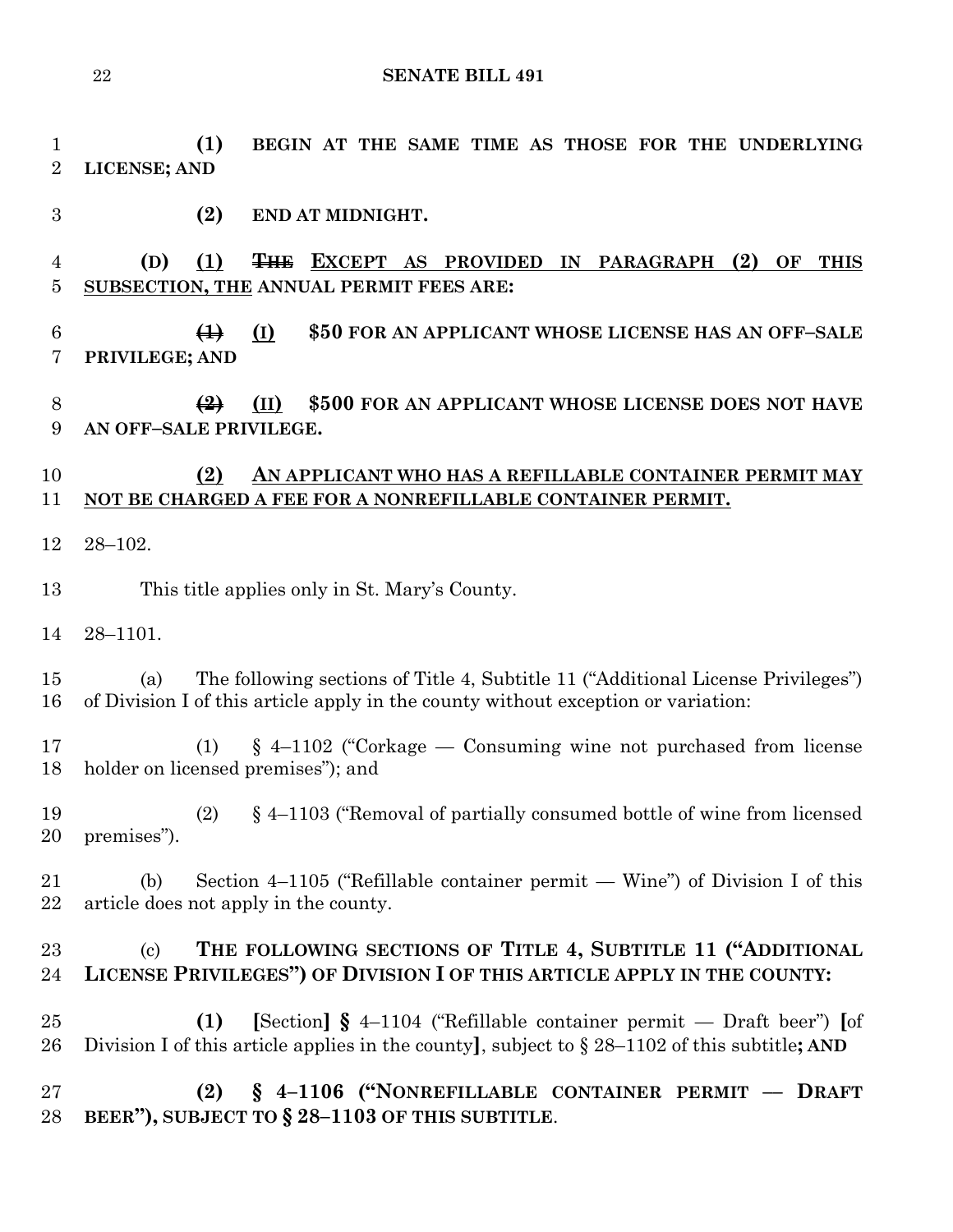**28–1103.**

 **(A) THE BOARD MAY ISSUE A NONREFILLABLE CONTAINER PERMIT FOR DRAFT BEER TO A HOLDER OF A CLASS A LICENSE, A CLASS B LICENSE, OR A CLASS D LICENSE.**

 **(B) AN APPLICANT FOR THE PERMIT SHALL COMPLETE THE FORM THAT THE BOARD PROVIDES.**

**(C) THE HOURS OF SALE FOR THE PERMIT:**

 **(1) BEGIN AT THE SAME TIME AS THOSE FOR THE UNDERLYING LICENSE; AND**

**(2) END AT MIDNIGHT.**

**(D) THE BOARD SHALL ADOPT REGULATIONS TO CARRY OUT THIS SECTION.**

 **(E) (1) THE EXCEPT AS PROVIDED IN PARAGRAPH (2) OF THIS SUBSECTION, THE BOARD MAY CHARGE ANNUAL PERMIT FEES OF UP TO:**

- **(1) (I) \$50 FOR AN APPLICANT WHO HOLDS AN UNDERLYING LICENSE WITH AN OFF–SALE PRIVILEGE; OR**
- **(2) (II) \$500 FOR AN APPLICANT WHO HOLDS AN UNDERLYING LICENSE WITHOUT AN OFF–SALE PRIVILEGE.**

#### **(2) AN APPLICANT WHO HAS A REFILLABLE CONTAINER PERMIT MAY NOT BE CHARGED A FEE FOR A NONREFILLABLE CONTAINER PERMIT.**

31–102.

This title applies only in Washington County.

31–1101.

 (a) The following sections of Title 4, Subtitle 11 ("Additional License Privileges") of Division I of this article apply in the county without exception or variation:

 (1) § 4–1102 ("Corkage — Consuming wine not purchased from license holder on licensed premises"); and

 (2) § 4–1103 ("Removal of partially consumed bottle of wine from licensed premises").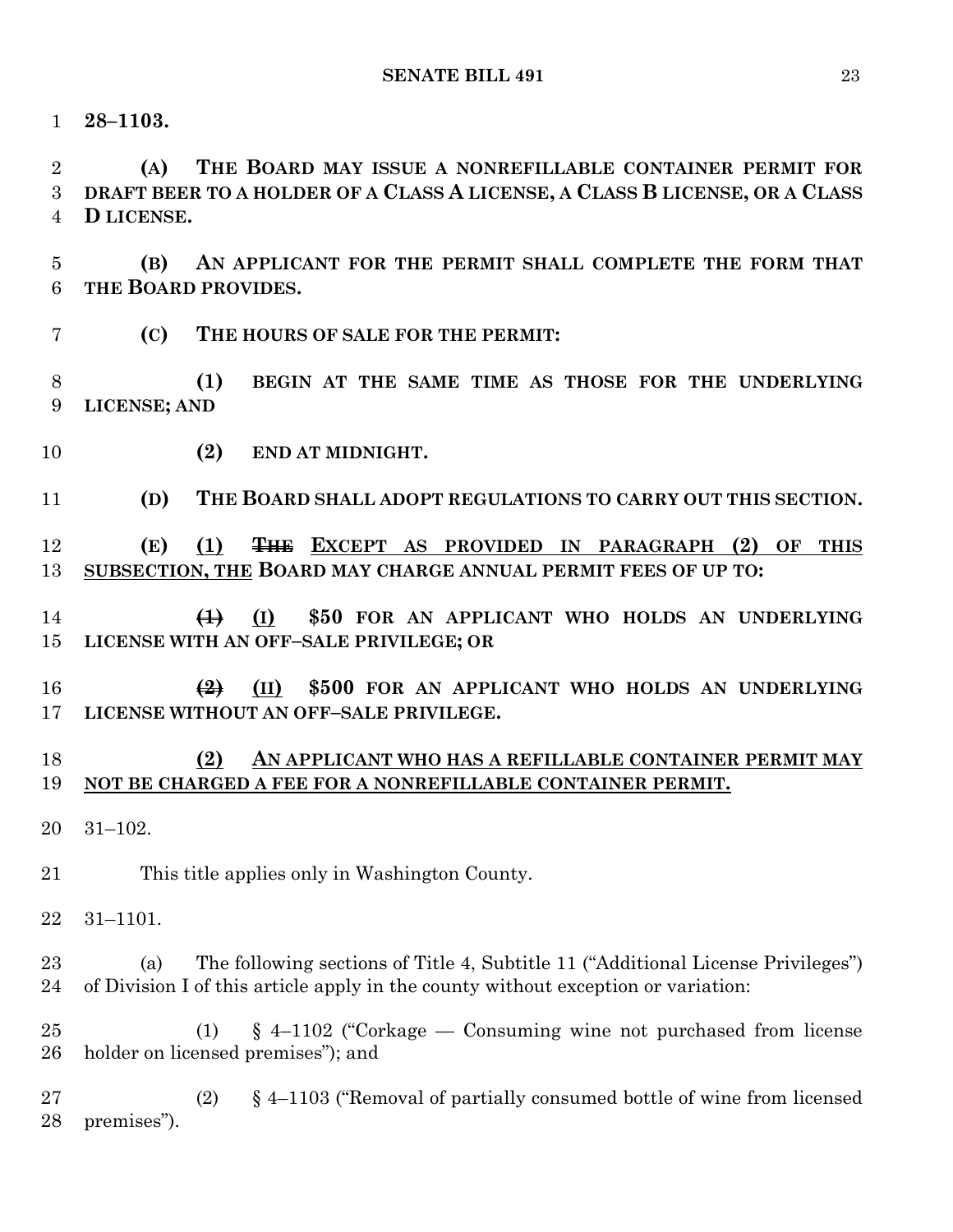(b) Section 4–1105 ("Refillable container permit — Wine") of Division I of this article does not apply in the county.

 (c) **THE FOLLOWING SECTIONS OF TITLE 4, SUBTITLE 11 ("ADDITIONAL LICENSE PRIVILEGES") OF DIVISION I OF THIS ARTICLE APPLY IN THE COUNTY:**

 **(1) [**Section**] §** 4–1104 ("Refillable container permit — Draft beer") **[**of Division I of this article applies in the county**]**, subject to § 31–1102 of this subtitle**; AND**

 **(2) § 4–1106 ("NONREFILLABLE CONTAINER PERMIT –– DRAFT BEER"), SUBJECT TO § 31–1102.1 OF THIS SUBTITLE**.

**31–1102.1.**

 **(A) THE BOARD MAY ISSUE A NONREFILLABLE CONTAINER PERMIT FOR DRAFT BEER TO A HOLDER OF A CLASS A LICENSE, A CLASS B LICENSE, OR A CLASS D LICENSE.**

 **(B) AN APPLICANT FOR THE PERMIT SHALL COMPLETE THE FORM THAT THE BOARD PROVIDES.**

**(C) THE HOURS OF SALE FOR THE PERMIT:**

 **(1) BEGIN AT THE SAME TIME AS THOSE FOR THE UNDERLYING LICENSE; AND**

**(2) END AT MIDNIGHT.**

 **(D) (1) THE EXCEPT AS PROVIDED IN PARAGRAPH (2) OF THIS SUBSECTION, THE ANNUAL PERMIT FEES ARE:**

 **(1) (I) \$50 FOR AN APPLICANT WHOSE LICENSE HAS AN OFF–SALE PRIVILEGE; AND**

 **(2) (II) \$500 FOR AN APPLICANT WHOSE LICENSE DOES NOT HAVE AN OFF–SALE PRIVILEGE.**

#### **(2) AN APPLICANT WHO HAS A REFILLABLE CONTAINER PERMIT MAY NOT BE CHARGED A FEE FOR A NONREFILLABLE CONTAINER PERMIT.**

32–102.

This title applies only in Wicomico County.

32–1101.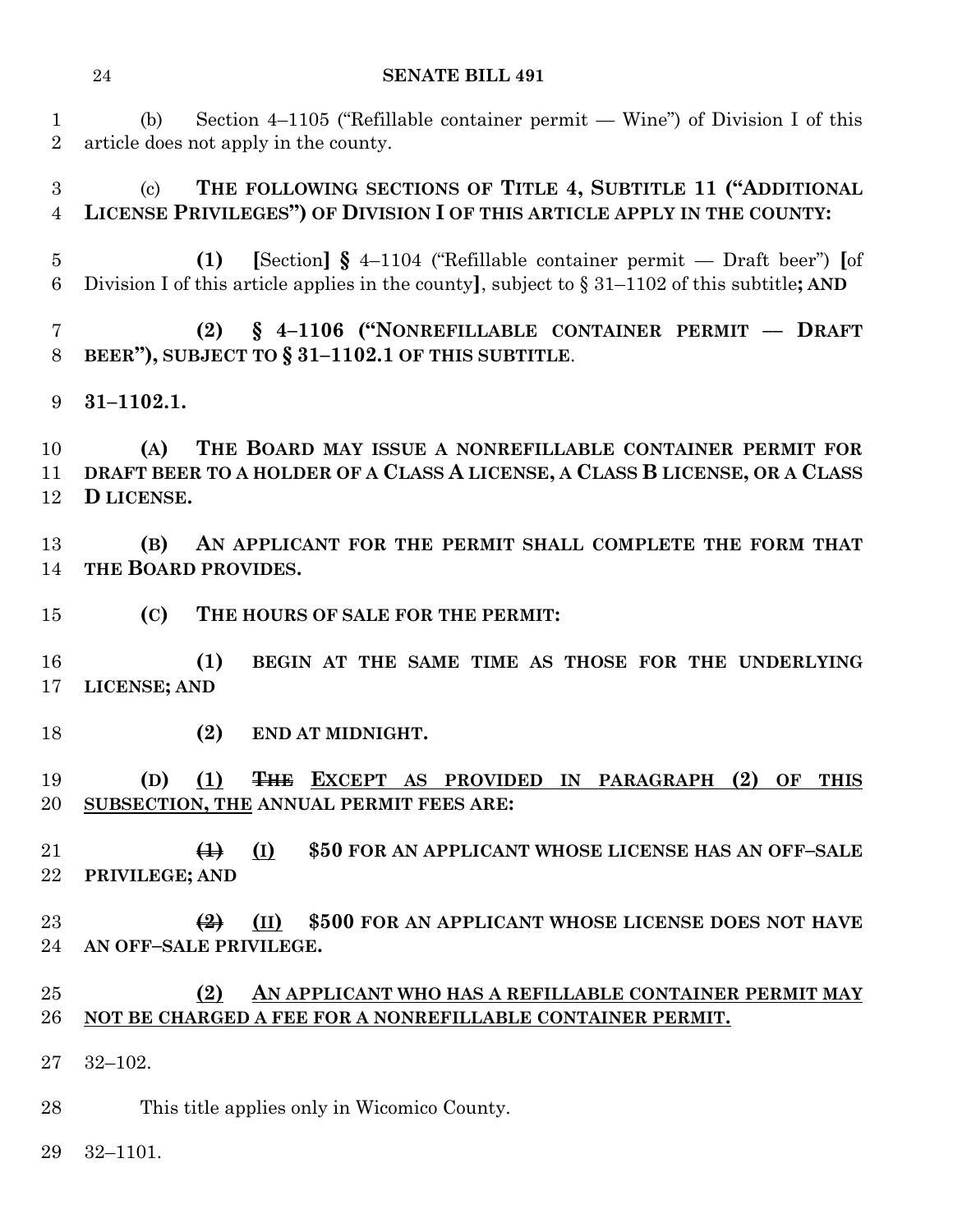(a) The following sections of Title 4, Subtitle 11 ("Additional License Privileges") of Division I of this article apply in the county without exception or variation:

 (1) § 4–1102 ("Corkage — Consuming wine not purchased from license holder on licensed premises"); and

 (2) § 4–1103 ("Removal of partially consumed bottle of wine from licensed premises").

 (b) Section 4–1105 ("Refillable container permit — Wine") of Division I of this article does not apply in the county.

## (c) **THE FOLLOWING SECTIONS OF TITLE 4, SUBTITLE 11 ("ADDITIONAL LICENSE PRIVILEGES") OF DIVISION I OF THIS ARTICLE APPLY IN THE COUNTY:**

 **(1) [**Section**] §** 4–1104 ("Refillable container permit — Draft beer") **[**of Division I of this article applies in the county**]**, subject to § 32–1102 of this subtitle**; AND**

# **(2) § 4–1106 ("NONREFILLABLE CONTAINER PERMIT –– DRAFT BEER"), SUBJECT TO § 32–1103 OF THIS SUBTITLE**.

**32–1103.**

 **(A) THE BOARD MAY ISSUE A NONREFILLABLE CONTAINER PERMIT FOR DRAFT BEER TO A HOLDER OF ANY LICENSE ISSUED BY THE BOARD EXCEPT A CLASS C LICENSE, CLASS D LICENSE, CLASS B–CONFERENCE CENTER LICENSE, AND CLASS B–STADIUM LICENSE.**

 **(B) AN APPLICANT FOR THE PERMIT SHALL COMPLETE THE FORM THAT THE BOARD PROVIDES.**

**(C) THE HOURS OF SALE FOR THE PERMIT:**

 **(1) BEGIN AT THE SAME TIME AS THOSE FOR THE UNDERLYING LICENSE; AND**

**(2) END AT MIDNIGHT.**

 **(D) RECEIPTS COLLECTED UNDER THE PERMIT ARE TO BE INCLUDED IN THE CALCULATION OF AVERAGE DAILY RECEIPTS FROM THE SALE OF ALCOHOLIC BEVERAGES UNDER A CLASS B RESTAURANT LICENSE, CLASS B HOTEL LICENSE, AND CLASS B GOLF COURSE LICENSE.**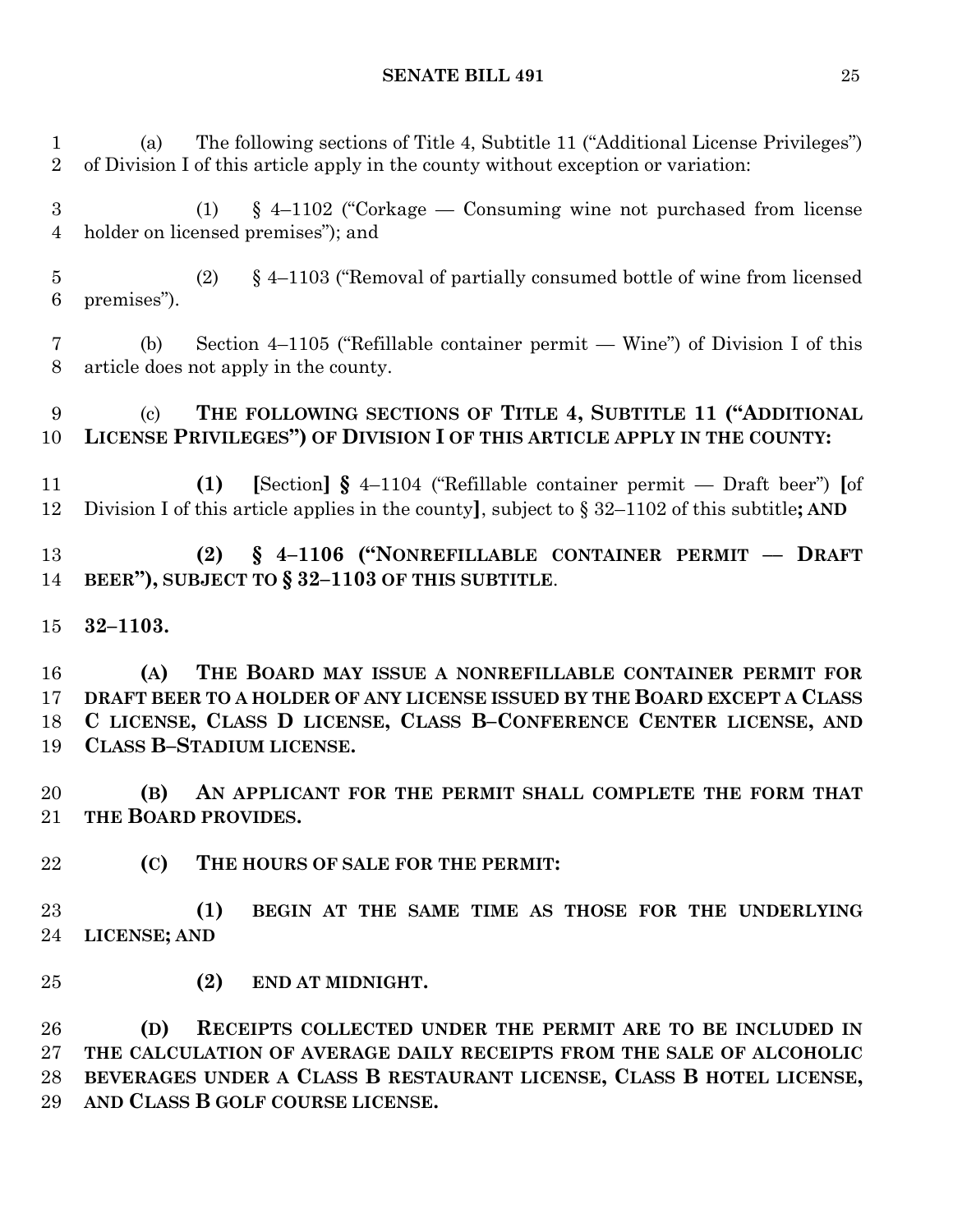| 1<br>$\overline{2}$ | THE EXCEPT AS PROVIDED IN PARAGRAPH<br>(2)<br>(E)<br>(1)<br>OF<br><b>THIS</b><br>SUBSECTION, THE ANNUAL PERMIT FEE IS \$500.                                                                                                                                                         |
|---------------------|--------------------------------------------------------------------------------------------------------------------------------------------------------------------------------------------------------------------------------------------------------------------------------------|
| 3<br>4              | (2)<br>AN APPLICANT WHO HAS A REFILLABLE CONTAINER PERMIT MAY<br>NOT BE CHARGED A FEE FOR A NONREFILLABLE CONTAINER PERMIT.                                                                                                                                                          |
| $\overline{5}$      | $33 - 102.$                                                                                                                                                                                                                                                                          |
| 6                   | This title applies only in Worcester County.                                                                                                                                                                                                                                         |
| 7                   | $33 - 1101.$                                                                                                                                                                                                                                                                         |
| 8<br>9              | The following sections of Title 4, Subtitle 11 ("Additional License Privileges")<br>(a)<br>of Division I of this article apply in the county without exception or variation:                                                                                                         |
| 10<br>11            | $\S$ 4–1102 ("Corkage — Consuming wine not purchased from license<br>(1)<br>holder on licensed premises"); and                                                                                                                                                                       |
| 12<br>13            | $\S$ 4–1103 ("Removal of partially consumed bottle of wine from licensed<br>(2)<br>premises").                                                                                                                                                                                       |
| 14<br>$15\,$        | Section 4–1105 ("Refillable container permit — Wine") of Title 4, Subtitle 11<br>(b)<br>("Additional License Privileges") of Division I of this article does not apply in the county.                                                                                                |
| 16<br>17            | THE FOLLOWING SECTIONS OF TITLE 4, SUBTITLE 11 ("ADDITIONAL<br>$\left( \mathrm{c}\right)$<br>LICENSE PRIVILEGES") OF DIVISION I OF THIS ARTICLE APPLY IN THE COUNTY:                                                                                                                 |
| 18<br>19<br>20      | $\left[\text{Section}\right]$ § 4-1104 ("Refillable container permit — Draft beer") $\left[\text{of Title}\right]$<br>(1)<br>4, Subtitle 11 ("Additional License Privileges") of Division I of this article applies in the<br>county], subject to $\S 33-1103$ of this subtitle; AND |
| 21<br>$22\,$        | (2) § 4-1106 ("NONREFILLABLE CONTAINER PERMIT - DRAFT<br>BEER"), SUBJECT TO § 33-1104 OF THIS SUBTITLE.                                                                                                                                                                              |
| 23                  | $33 - 1104.$                                                                                                                                                                                                                                                                         |
| 24<br>$25\,$        | THE BOARD MAY ISSUE A NONREFILLABLE CONTAINER PERMIT FOR<br>(A)<br>DRAFT BEER TO A HOLDER OF A CLASS B LICENSE OR A CLASS D LICENSE.                                                                                                                                                 |
| 26<br>$27\,$        | BEFORE THE BOARD ISSUES THE PERMIT TO AN APPLICANT, THE<br>$(B)$ $(1)$<br><b>APPLICANT SHALL:</b>                                                                                                                                                                                    |
| 28                  | <b>COMPLETE THE FORM THAT THE BOARD PROVIDES; AND</b><br>$\bigoplus$ $\bigoplus$                                                                                                                                                                                                     |